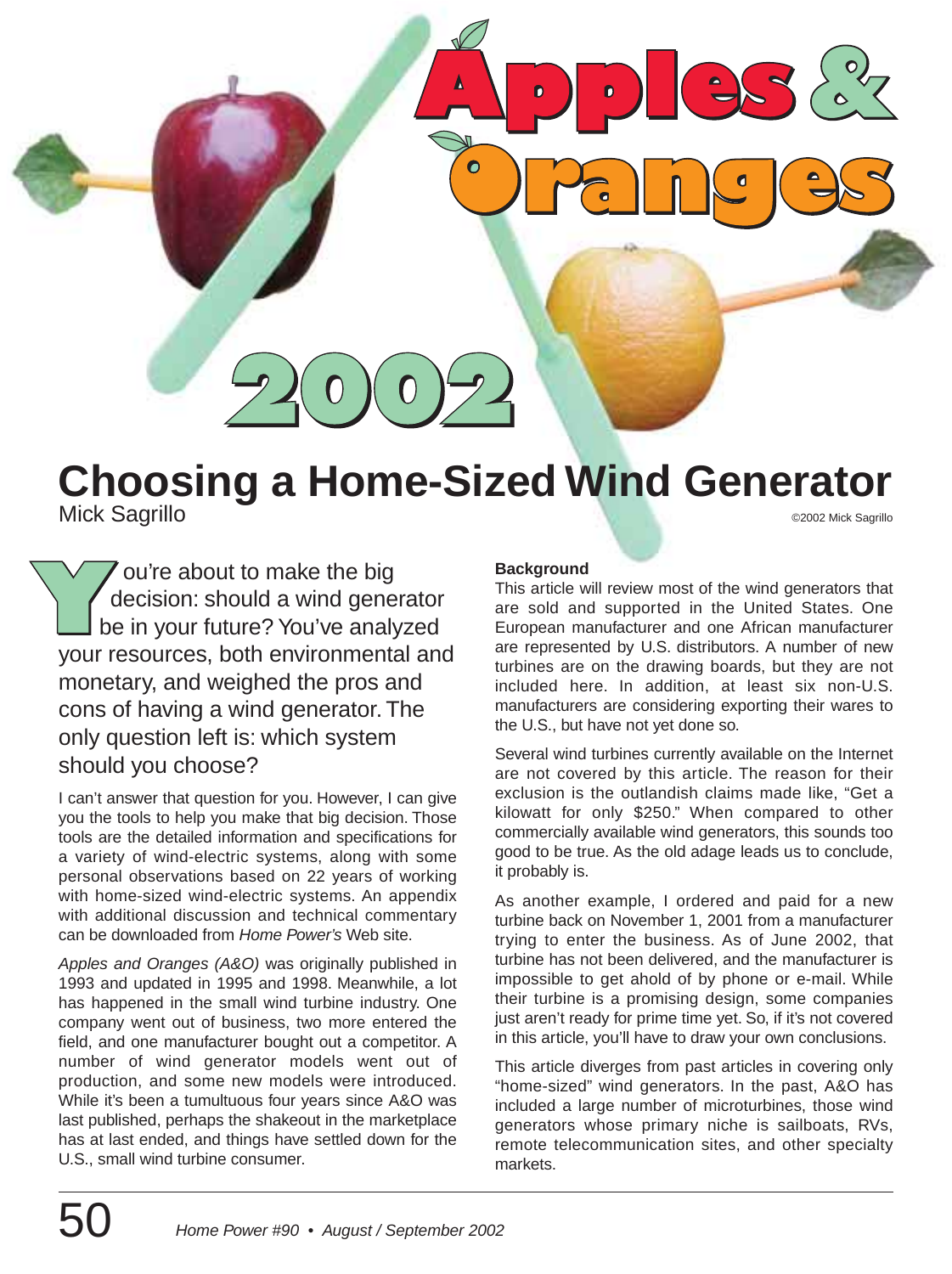While microturbines certainly provide valuable electricity to many remote applications, the intended user of this version of A&O is the homeowner who wants to install a wind-electric system on an adequate tower for either ongrid or off-grid production of substantial amounts of electricity for a home.

A word on failures is in order. You may know someone who has owned one of the wind generators reviewed here, and has experienced a failure of some sort, maybe even a catastrophic failure. Don't prejudge all wind generators based on a few isolated instances. Sure, there have been failures, even with the best of wind-electric systems. Paul Gipe, author of Wind Power for Home & Business, reminds us to look only as far as the automotive industry for a comparison. The auto industry is a multibillion dollar industry, spanning more than ten decades. Yet they still don't always get it right, as evidenced by the numerous annual recalls of their products.

What you should be interested in is trends—not the occasional failure. Problems with a wind generator usually occur early in the system's life. All wind generator manufacturers have experienced some failures, as have all other RE equipment manufacturers. Numerous reports of problems with a particular manufacturer should raise a red flag in your mind.

In addition, Joe Schwartz of Home Power magazine suggests checking out the customer service reputations of the manufacturers or distributors before buying. Your best bet is to discuss the wind generator you plan to purchase with as many owners as you can, not just your dealer or the manufacturer. Remember that manufacturers and dealers have something to sell. A pleased or disgruntled user doesn't.

The comparison table summarizes all of the various features that you should seriously consider when shopping for your wind-electric system. This article explains how to interpret the information in each row of the table. All of the information in the table (except where noted) has been provided by the manufacturers.

#### **Manufacturer & Model**

Contact information for manufacturers and major U.S. distributors listed in the table appears at the end of the article. All of the wind generators presented are new equipment, with the exception of the remanufactured Jacobs Wind Electric generators (short case and long case Jakes). The Jacobs 31-20 is a new machine, based on another Jacobs design.

Even though the old Jacobs has not been made for 50 years, they are still considered by many to be top-of-theline technology. As such, they have been remanufactured (that is, completely rebuilt with many new components and put back onto the streets with a warranty) by various companies for at least the last 28 years. The Jacobs wind generator is the yardstick by which many judge today's wind equipment.

#### **Swept Area & Rotor Diameter**

To help with comparisons, the various wind generator models are listed in ascending order of swept area and rotor diameter. This is a radical departure from the way most manufacturers rate their various turbine models, as well as from previous versions of A&O.You'll see why when you read my comments on cost.

The "rotor" is defined as the entire spinning blade assembly, including the hub to which the blades are attached. The rotor is essentially the collector of the wind generator—gathering fuel in the form of wind, and converting it into electricity by driving the generator.

Think of the rotor in the same terms as we describe a solar water heater. One 4 by 8 solar hot water panel (32 square feet) will collect a certain amount of sunlight and produce a proportional amount of hot water. If you double the number of panels, you double the collector area (now 64 square feet), thereby doubling the amount of sunlight you can collect and the amount of hot water you can produce. Swept area works much the same way.

The rotor converts the movement of air passing through the two or three blades into the rotational momentum that turns the generator, thereby generating electricity. Just like a solar water heater's area, a wind generator's rotor size is a pretty good measure of how much electricity the wind generator can produce. The larger the swept area of the wind generator's rotor, the more electricity it can produce.

While manufacturers rate their products at different peak wattages, the output of a wind generator is primarily a function of its swept area. Other features will influence output, such as high-tech airfoils and more efficient generators. However, they pale when compared to the overall influence of the size of the rotor.

Mike Klemen, a seasoned wind generator user and tester in North Dakota says, "Ultimately, we must realize that energy production comes from square feet." Hugh Piggott of Scoraig Wind Electric in Scotland contends, "Swept area is easier to measure and harder to lie about than performance. What we'd like to know is KWH per month, but until we get more independent testing done, swept area is a good guide." Swept area is the most critical feature that will help you compare the output of one wind generator with another.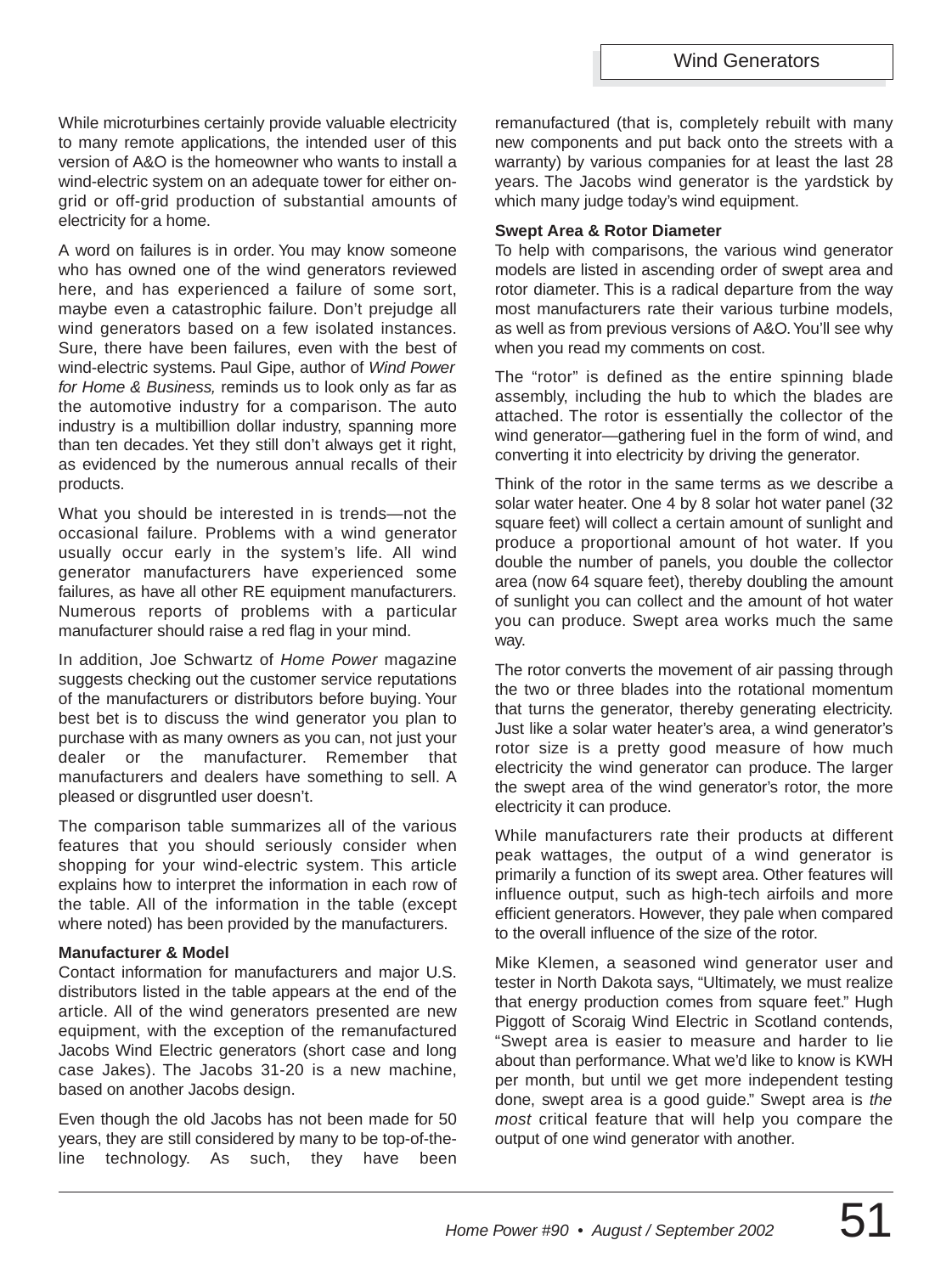

#### **Cut-in Wind Speed**

This is the wind speed at which the wind generator begins producing. For all practical purposes, wind speeds below about 6 to 7 mph (3 m/s) provide little or no usable energy, even though the blades may be spinning. From my perspective, a few watts does not result in usable energy. At best, this minimal output only overcomes the power losses caused by a long wire run or the voltage drop due to diodes.

We are beginning to see high-tech controllers that are able to "store" the small amount of energy available at low wind speeds in the alternator windings. This energy is then pulsed to the batteries in a manner similar to a pulse width modulated charge controller. The new Bergey XL.1 uses such a controller.

#### **Rated Wind Speed**

This is the wind speed at which the wind generator reaches its rated output. Note that not all wind generators are created equal, even if they have comparable rated outputs.

There is no industry standard for rated wind speed. "So what?" you ask. The listed wind generator companies rate their turbine output at anywhere from 18 to 31 mph (8–14 m/s). This may not sound like such a big deal until you understand that there is potentially 511 percent more power in a 31 mph wind than in an 18 mph wind.

To drive home the example, let's use 16 and 32 mph instead of 18 and 31. The power in the wind available to a wind generator is defined by the equation:

#### $P = \frac{1}{2}$  d x A x  $\sqrt{3}$

Where P is power, d is density of the air, A is the swept area of the rotor, and V is wind speed. Notice that wind speed is cubed. In other words, the equation really reads  $P = \frac{1}{2}$  d x A x V x V x V.

We can simplify the relationship by stating that  $P \sim V^3$ , that is, P is directly proportional to the cube of the wind speed. If we double the wind speed (V), the power (P) increases by 800 percent. So there is 800 percent more power available to the rotor at 32 mph than at 16 mph. Viewed in reverse, there is  $\frac{1}{8}$  the power in a 16 mph wind compared to a 32 mph wind.

Let's say we have two wind generators, both rated at 1,000 watts. Lots-o-Watts is rated at 16 mph and Mighty-Watts at 32 mph. At 32 mph, they're both producing 1,000 watts, right? But at 16 mph, Lots-o-Watts is still producing 1,000 watts, whereas Mighty-Watts is only producing <sup>1</sup>/8 that amount, or a paltry 125 watts!

All of this means that the lower the rated wind speed, the more energy a wind generator will produce, given its rated output. As a consumer, therefore, you should be particularly interested in machines with low rated wind speeds.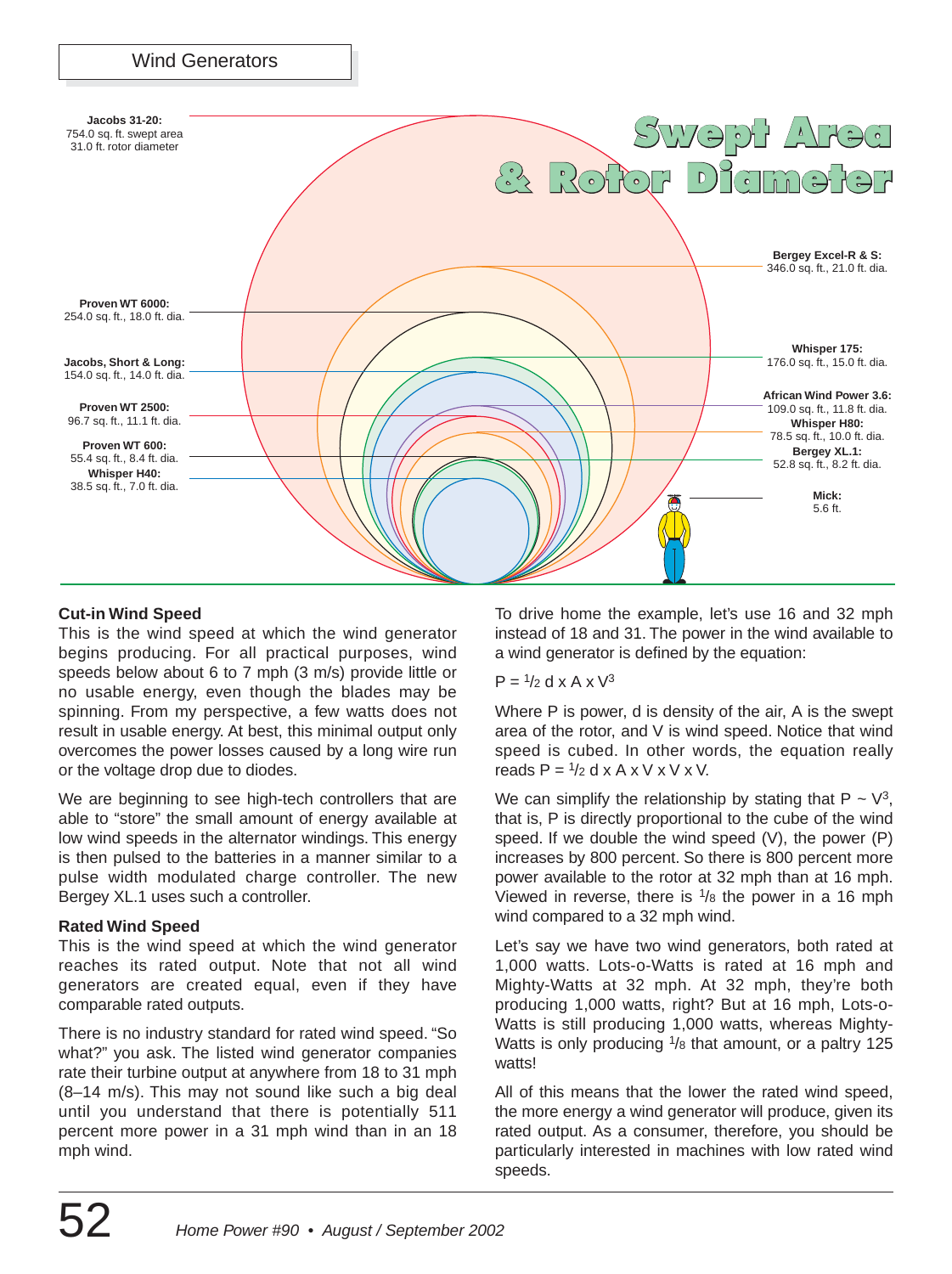#### **Rated Output**

This measurement is taken at an arbitrary wind speed that the manufacturer designs for. It tends to be at or just below the governing wind speed of the wind generator. Any wind generator may peak at a higher output than the rated output. The faster you spin a wind generator, the more it will produce, until it overproduces to the point that it burns out. Manufacturers rate their generators at a safe level, well below the point of selfdestruction.

You are not necessarily interested in the rated output of a wind generator. A turbine with a high rated wind speed will invariably cost less than one with a lower rated wind speed, for the same rated output. How can this be? Refer back to the power equation mentioned above. A higher wind speed gives a certain wattage to the manufacturer at a smaller rotor diameter, smaller physical size of the generator, and subsequently less weight. All of this means less cost for the manufacturer, and less cost to you.

But remember, it takes a higher wind speed to achieve that rating. In a 12 mph (5 m/s) average wind speed site, you will see 18 mph (8 m/s) winds a mere 3 percent of the time. Not much, you say. But you will see 31 mph (14 m/s) winds for less than 0.2 percent of the time.

Rated output comes to us from the photovoltaic industry, where panels are tested for output at a fixed light intensity and a fixed temperature. The wind industry has no such fixed standards. So, while comparing PVs based on rated wattage makes for great cost comparisons, comparing rated outputs is a poor way to compare wind generators. You are far better off comparing swept areas, or the KWH per month of electricity the different systems will produce at different average wind speeds.

#### **Peak Output**

This figure may be the same as rated output, or it may be higher. Wind generators reach their peak output while governing, which occurs over a range of wind speeds above their rated wind speed. Although widely touted by some marketers, it has limited relevance to the buyer. To quote Hugh Piggott, "Peak or rated output specifications for small wind turbines can be red herrings unless you take the rated wind speed into account, and yet these specs are all the customers seem to want to know about."

Wind turbines are not PVs, don't operate in the same manner, and should not be rated in the same way. What you should be asking is what wind energy engineer Eric Eggleston asked, "What will this wind generator do at my site in my average wind speed?"

#### **Maximum Design Wind Speed**

Bandied about by marketing departments, this term has little bearing on the expected life of a wind generator. Wind generators are designed by engineers, on paper, to survive wind speeds of 120 mph (54 m/s) or more. Unfortunately, wind turbines are not tested for these survival speeds because, quite frankly, it's a very difficult thing to test for, or to test repeatedly.

Much of the survival speed documentation we have is not from actually testing turbines at those speeds, but from anecdotal situations. Bergey Windpower might boast that their machine survived a hurricane in Kansas that blew Toto away from Dorothy. Great, but what have we learned?

I don't mean to demean claims like this, but again, they are difficult to test, and everybody supposedly designs their turbines for extreme winds. In fact, Bergey Windpower has actually had very good success designing their turbines to survive such high winds. How? By making their wind generators very robust, very heavy duty.

Does that mean that any turbine will survive a 100 mph (45 m/s) storm? Maybe, maybe not. A 100 mph wind that is coming straight on is fierce, I'll grant that. But have you ever watched a wind generator sited on a short tower near trees and buildings? The poor thing hunts around continuously, all the while buffeted by the turbulence caused by the short installation height, along with the nearby ground clutter. I have seen more wind turbines destroyed by turbulence than I have seen destroyed in survival-rated high winds.

Furthermore, a 100 mph wind packs an awesome wallop, and while wind generators and their towers can be designed to withstand those winds, there's no guarantee that they will. I live in dairy country in northeast Wisconsin. During our last 100 mph wind, cows were flying through the air! If a cow, or a 2 by 4, or a sheet of plywood hits the wind generator or tower, it will probably crumble, regardless of what wind speed the system was designed for. Flying debris is what takes out many turbines in high winds. You can't design for flying lumber or livestock.

So what should you look for if not maximum design wind speed? I look for tower top weight, which is a pretty good indicator of reliability. My experience is that heavy duty wind generators survive, and light duty turbines do not. While all of the units listed are rated for 120+ mph (54+ m/s) winds, in-field experience indicates that many of the lighter turbines cannot handle sites with heavier winds or turbulence. Be forewarned! Weight, by the way, will be reflected in the price. You'll only get what you pay for.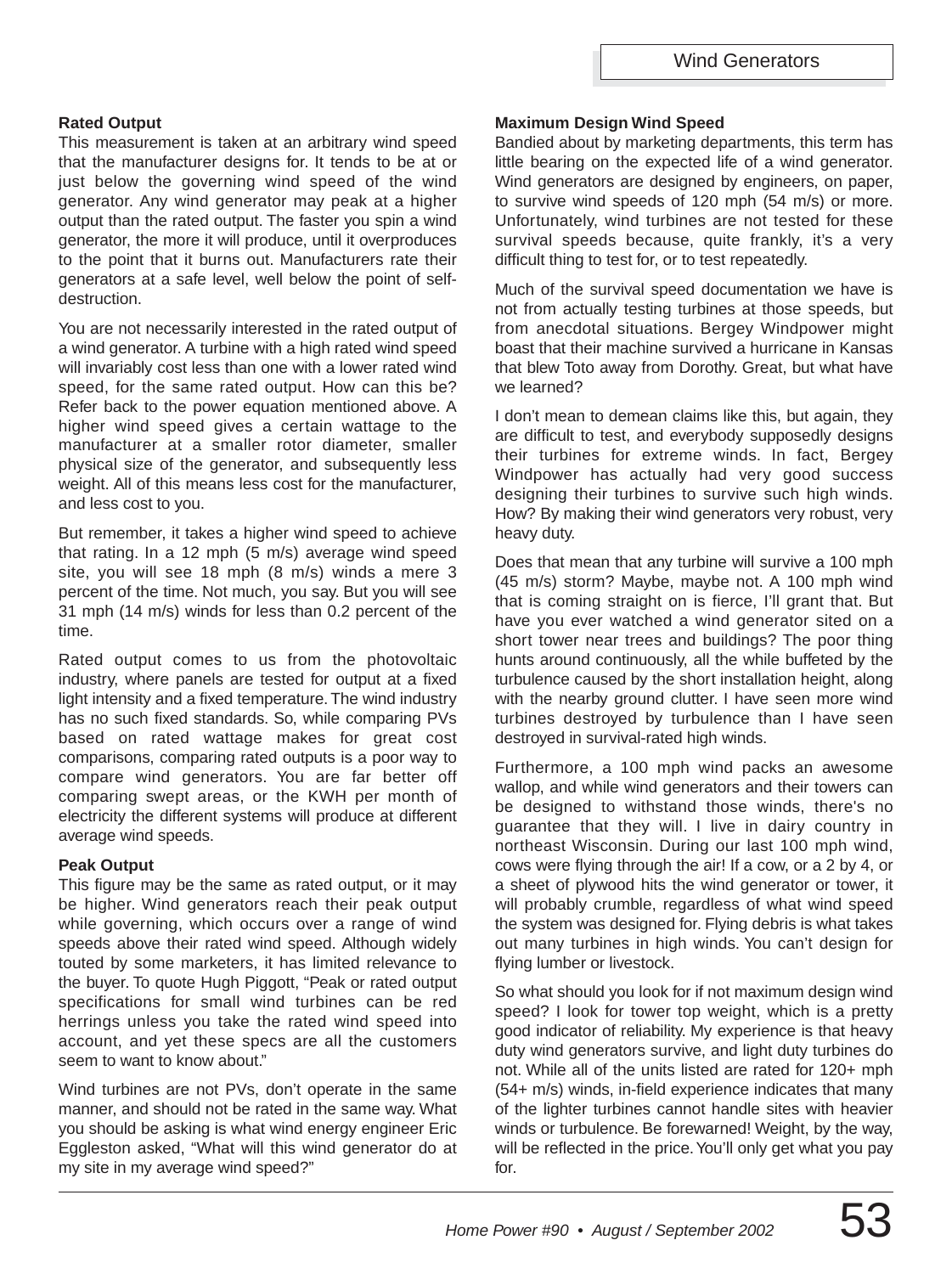







| <b>Model</b>                      | <b>Whisper H40</b>       | <b>BWC XL.1</b>             | <b>WT 600</b>                  |
|-----------------------------------|--------------------------|-----------------------------|--------------------------------|
| Manufacturer                      | Southwest Windpower      | <b>Bergey Windpower</b>     | <b>Proven Engineering</b>      |
| Swept area, square feet           | 38.5                     | 52.8                        | 55.4                           |
| Rotor diameter, feet              | 7.0                      | 8.2                         | 8.4                            |
| Cut-in wind speed, mph            | 7.5                      | 5.6                         | 6.0                            |
| Rated wind speed, mph             | 28.0                     | 24.6                        | 22.5                           |
| Rated output, watts               | 900                      | 1,000                       | 600                            |
| Peak output, watts                | 900                      | 1,800                       | 700                            |
| Maximum design wind speed, mph    | 120                      | 120                         | 145                            |
| Rpm at rated output               | 1,150                    | 490                         | 500                            |
| <b>Blade material</b>             | Injection molded plastic | <b>Pultruded fiberglass</b> | Polypropylene                  |
| Tip speed ratio (TSR)             | 10.3                     | 5.8                         | 6.7                            |
| Generator type                    | PM <sub>3</sub> AC       | PM 3 AC to DC               | PM <sub>3</sub> AC             |
| Governing system                  | Angle governor           | Side facing                 | <b>Hinged blades</b>           |
| Governing wind speed, mph         | 28.0                     | 29.0                        | 22.5                           |
| Shut-down mechanism               | Dynamic brake            | Dynamic brake               | Disc brake optional            |
| Tower top weight, pounds          | 47                       | 75                          | 154                            |
| Lateral thrust, pounds            | 150                      | 200                         | 450                            |
| Battery system voltages           | 12 to 48                 | 24                          | 12, 24, or 48                  |
| Controls included in cost         | Controller & dump load   | <b>Battery controller</b>   | <b>Battery controller</b>      |
| Utility intertie                  | With batteries           | With batteries              | With batteries                 |
| KWH / month @ 8 mph               | 30                       | 55                          | $42*$                          |
| KWH / month @ 9 mph               | 45                       | 85                          | 66*                            |
| KWH / month @ 10 mph              | 65                       | 115                         | 83*                            |
| KWH / month @ 11 mph              | 80                       | 150                         | $113*$                         |
| KWH / month @ 12 mph              | 105                      | 188                         | $124*$                         |
| KWH / month @ 13 mph              | 125                      | 220                         | 146*                           |
| KWH / month @ 14 mph              | 155                      | 250                         | Estimated<br>167*<br>by author |
| Cost, US\$                        | \$1,495.00               | \$1,695.00                  | \$3,338.00                     |
| Cost per sq. ft. swept area, US\$ | \$38.83                  | \$32.10                     | \$60.25                        |
| Cost per pound, US\$              | \$31.81                  | \$22.60                     | \$21.68                        |
| Weight per swept area, pounds     | 1.22                     | 1.42                        | 2.78                           |
| Weight per TSR, pounds            | 5                        | 13                          | 23                             |
| Years in production               | 3                        | 1                           | $\overline{5}$                 |
| Warranty, years                   | $\overline{2}$           | 5                           | $\overline{2}$                 |
| Routine maintenance               | Annual inspection        | Annual inspection           | Annual inspect & grease        |
| <b>Notes</b>                      | Downwind                 |                             |                                |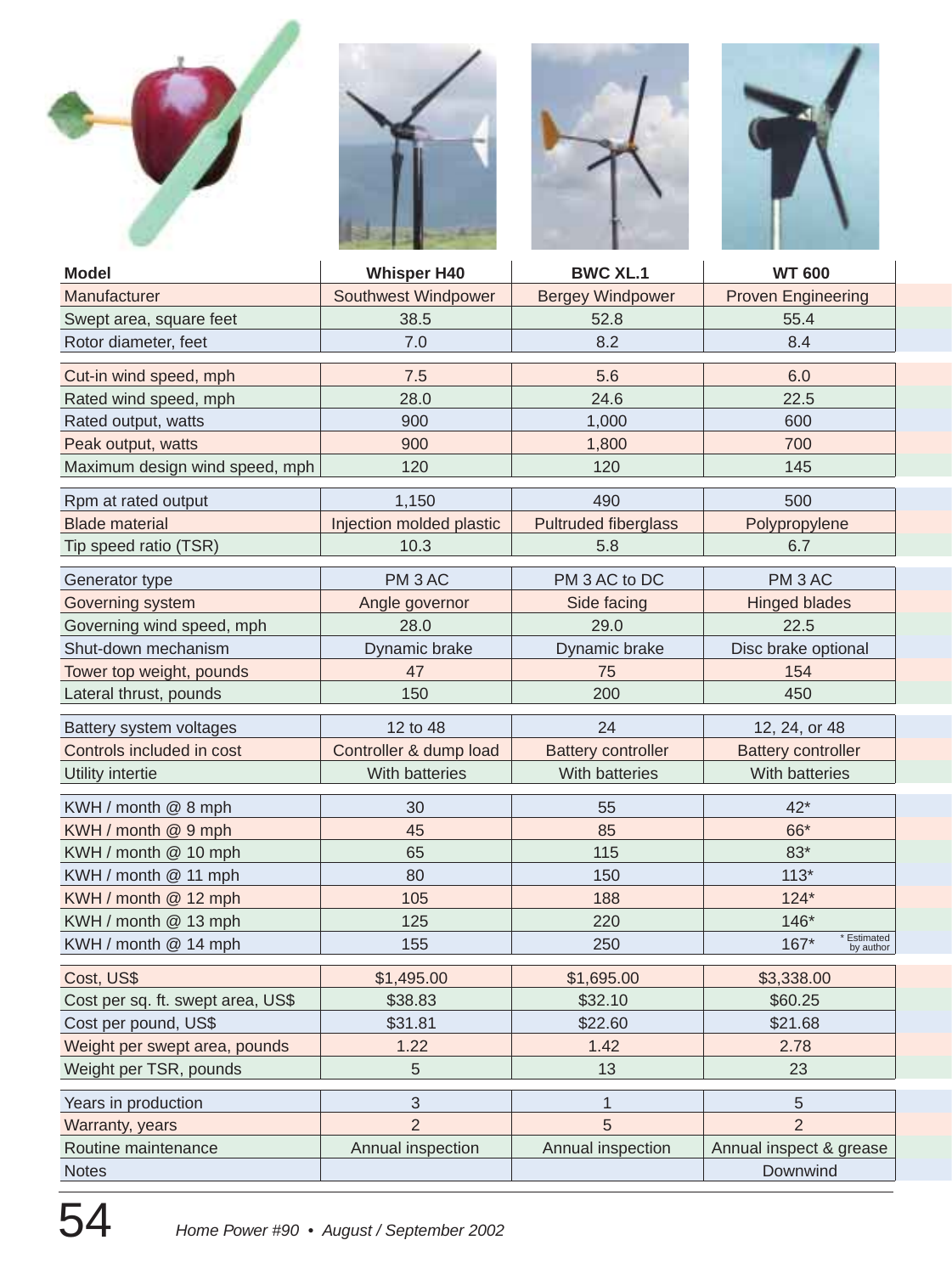







| <b>Whisper H80</b>       | <b>WT 2500</b>                   | <b>AWP 3.6</b>            | Jake, Short Case                 |
|--------------------------|----------------------------------|---------------------------|----------------------------------|
| Southwest Windpower      | <b>Proven Engineering</b>        | <b>African Windpower</b>  | <b>Abundant Renewable Energy</b> |
| 78.5                     | 96.7                             | 109.0                     | 154.0                            |
| 10.0                     | 11.1                             | 11.8                      | 14.0                             |
| 7.0                      | 6.0                              | 6.0                       | 6.0                              |
| 26.0                     | 26.0                             | 25.0                      | 18.0                             |
| 1,000                    | 2,500                            | 1,000                     | 2,400                            |
| 1,000                    | 2,900                            | 950@24 V; 1,050@48 V      | 2,400 @ 48 V                     |
| 120                      | 145                              | 100 Experienced           | 80 Operating; 100 furled         |
| 900                      | 300                              | 350                       | 225                              |
| Injection molded plastic | Polypropylene                    | Fiberglass                | Sitka spruce                     |
| 13.4                     | 4.6                              | 5.5                       | 5.0                              |
|                          |                                  |                           |                                  |
| PM <sub>3</sub> AC       | PM <sub>3</sub> AC               | PM <sub>3</sub> AC        | <b>DC</b>                        |
| Angle governor           | <b>Hinged blades</b>             | Side facing               | Blade pitch governor             |
| 26.0                     | 26.0                             | 25.0                      | 23.5                             |
| Dynamic brake            | Disc brake                       | Dynamic brake             | Folding tail                     |
| 65                       | 440                              | 250                       | 500                              |
| 250                      | 1,124                            | 250                       | 750                              |
| 12 to 48, or 220         | 24, 48, 120, or 240              | 12, 24, 48, or 220        | 24 to 48                         |
| Controller & dump load   | <b>Battery controller</b>        | <b>Battery controller</b> |                                  |
| With batteries           | With batteries                   | With batteries            | With batteries                   |
| 60                       | $167*$                           | 75                        | 240*                             |
| 90                       | 206*                             | 105                       | $300*$                           |
| 125                      | 292*                             | 130                       | 340*                             |
| 160                      | 333*                             | 168                       | 410*                             |
| 190                      | 417*                             | 192                       | 460*                             |
| 215                      | 465*                             | 226                       | 500*                             |
| 265                      | * Estimated<br>542*<br>by author | 246                       | * Estimated<br>550*<br>by author |
| \$1,995.00               | \$6,900.00                       | \$2,214.00                | \$8,700.00                       |
| \$25.41                  | \$71.35                          | \$20.31                   | \$56.49                          |
| \$30.69                  | \$15.68                          | \$8.86                    | \$17.40                          |
| 0.83                     | 4.55                             | 2.29                      | 3.25                             |
| $\mathbf 5$              | 96                               | 45                        | 100                              |
| 3                        | $\boldsymbol{9}$                 | $\mathfrak{S}$            | 20                               |
| $\overline{2}$           | $\overline{2}$                   | $\overline{2}$            | $\overline{2}$                   |
| Annual inspection        | Annual inspect & grease          | Annual inspect & grease   | Annual inspect & grease          |
| <b>HVLV</b> available    | Downwind                         | <b>HVLV</b> available     | Includes stub tower              |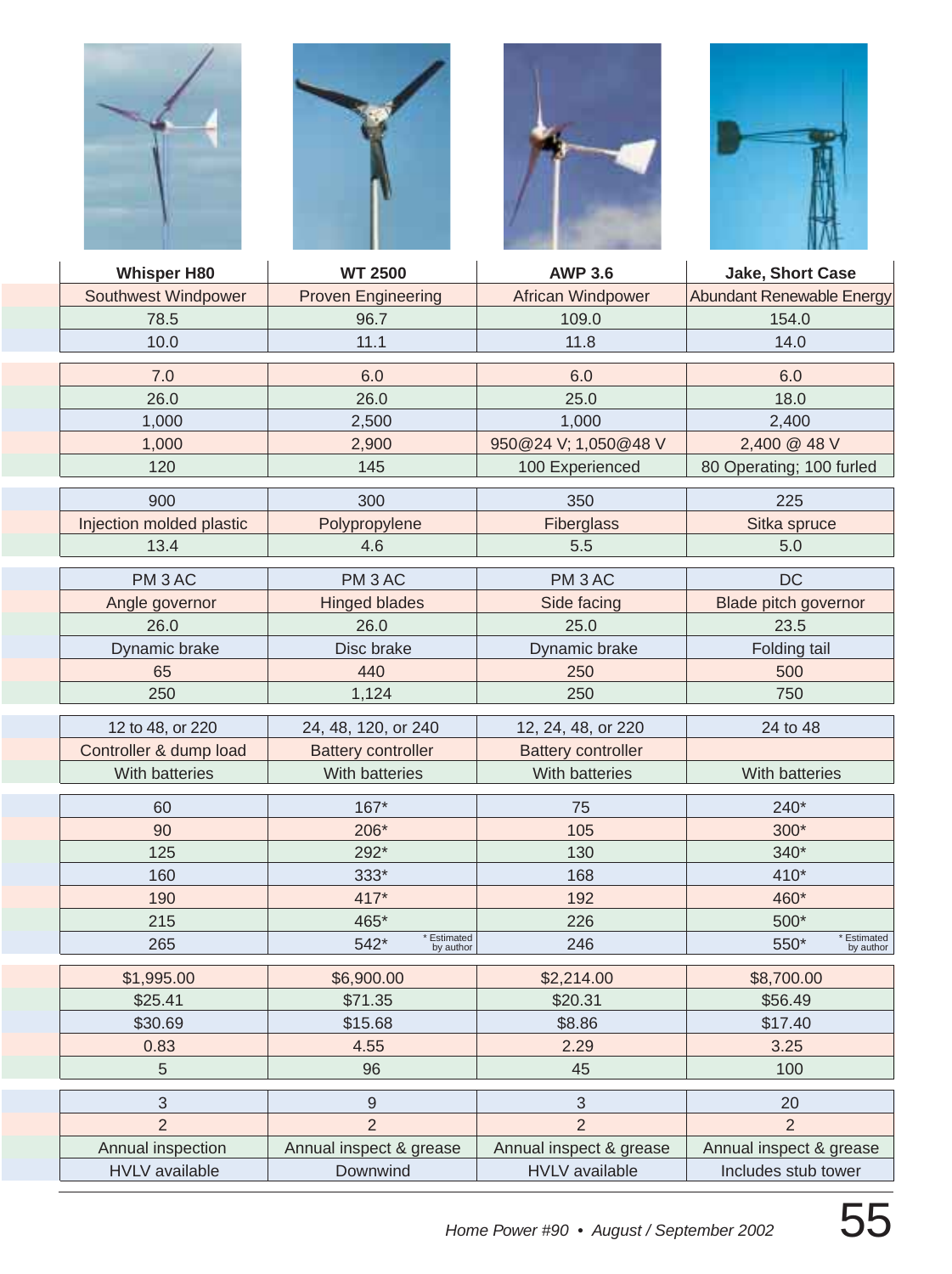







| <b>Model</b>                      | Jake, Long Case                                                  | Whisper 175            | <b>WT 6000</b>                       |
|-----------------------------------|------------------------------------------------------------------|------------------------|--------------------------------------|
| Manufacturer                      | Abundant Renewable Energy                                        | Southwest Windpower    | <b>Proven Engineering</b>            |
| Swept area, square feet           | 154.0                                                            | 176.0                  | 254.0                                |
| Rotor diameter, feet              | 14.0                                                             | 15.0                   | 18.0                                 |
| Cut-in wind speed, mph            | 6.0                                                              | 7.0                    | 6.0                                  |
| Rated wind speed, mph             | 24.0                                                             | 27.0                   | 22.0                                 |
| Rated output, watts               | 3,600                                                            | 3,000                  | 6,000                                |
| Peak output, watts                | 3,600 @ 48 V                                                     | 3,200                  | 6,500                                |
|                                   | Maximum design wind speed, mph   80 Operating; 100 furled<br>120 |                        | 145                                  |
| Rpm at rated output               | 325                                                              | 500                    | 200                                  |
| <b>Blade material</b>             | Sitka spruce                                                     | Fiberglass composite   | Wood epoxy composite                 |
| Tip speed ratio (TSR)             | 5.0                                                              | 10.0                   | 5.8                                  |
| Generator type                    | <b>DC</b>                                                        | PM <sub>3</sub> AC     | PM <sub>3</sub> AC                   |
| Governing system                  | Blade pitch governor                                             | Angle governor         | <b>Hinged blades</b>                 |
| Governing wind speed, mph         | 27.0                                                             | 27.0                   | 26.0                                 |
| Shut-down mechanism               | Folding tail                                                     | Dynamic brake          | Disc brake                           |
| Tower top weight, pounds          | 600                                                              | 175                    | 948                                  |
| Lateral thrust, pounds            | 800                                                              | 700                    | 2,248                                |
| Battery system voltages           | 24 to 48, or 120<br>24 to 48, or 220                             |                        | 48, 120, or 240                      |
| Controls included in cost         |                                                                  | Controller & dump load | <b>Battery controller</b>            |
| Utility intertie                  | With batteries                                                   | With batteries         | With batteries                       |
| KWH / month @ 8 mph               | 240*<br>170                                                      |                        | $417*$                               |
| KWH / month @ 9 mph               | 300*                                                             | 230                    | 564*                                 |
| KWH / month @ 10 mph              | 340*                                                             | 330                    | 667*                                 |
| KWH / month @ 11 mph              | 440*                                                             | 410                    | $917*$                               |
| KWH / month @ 12 mph              | 520*                                                             | 540                    | 1,083*                               |
| KWH / month @ 13 mph              | 610*                                                             | 620                    | $1,250*$                             |
| KWH / month @ 14 mph              | Estimated<br>700*<br>by author                                   | 720                    | * Estimated<br>$1,417*$<br>by author |
| Cost, US\$                        | \$9,200.00                                                       | \$5,455.00             | \$13,100.00                          |
| Cost per sq. ft. swept area, US\$ | \$59.74                                                          | \$30.99                | \$51.57                              |
| Cost per pound, US\$              | \$15.33                                                          | \$31.17                | \$13.82                              |
| Weight per swept area, pounds     | 3.90                                                             | 0.99                   | 3.73                                 |
| Weight per TSR, pounds            | 120                                                              | 18                     | 163                                  |
| Years in production               | 20                                                               | 4                      | $\overline{4}$                       |
| Warranty, years                   | $\overline{2}$                                                   | $\overline{2}$         | $\overline{2}$                       |
| Routine maintenance               | Annual inspect & grease                                          | Annual inspection      | Annual inspect & grease              |
| <b>Notes</b>                      | Includes stub tower                                              | 2 Blades; HVLV         | Downwind                             |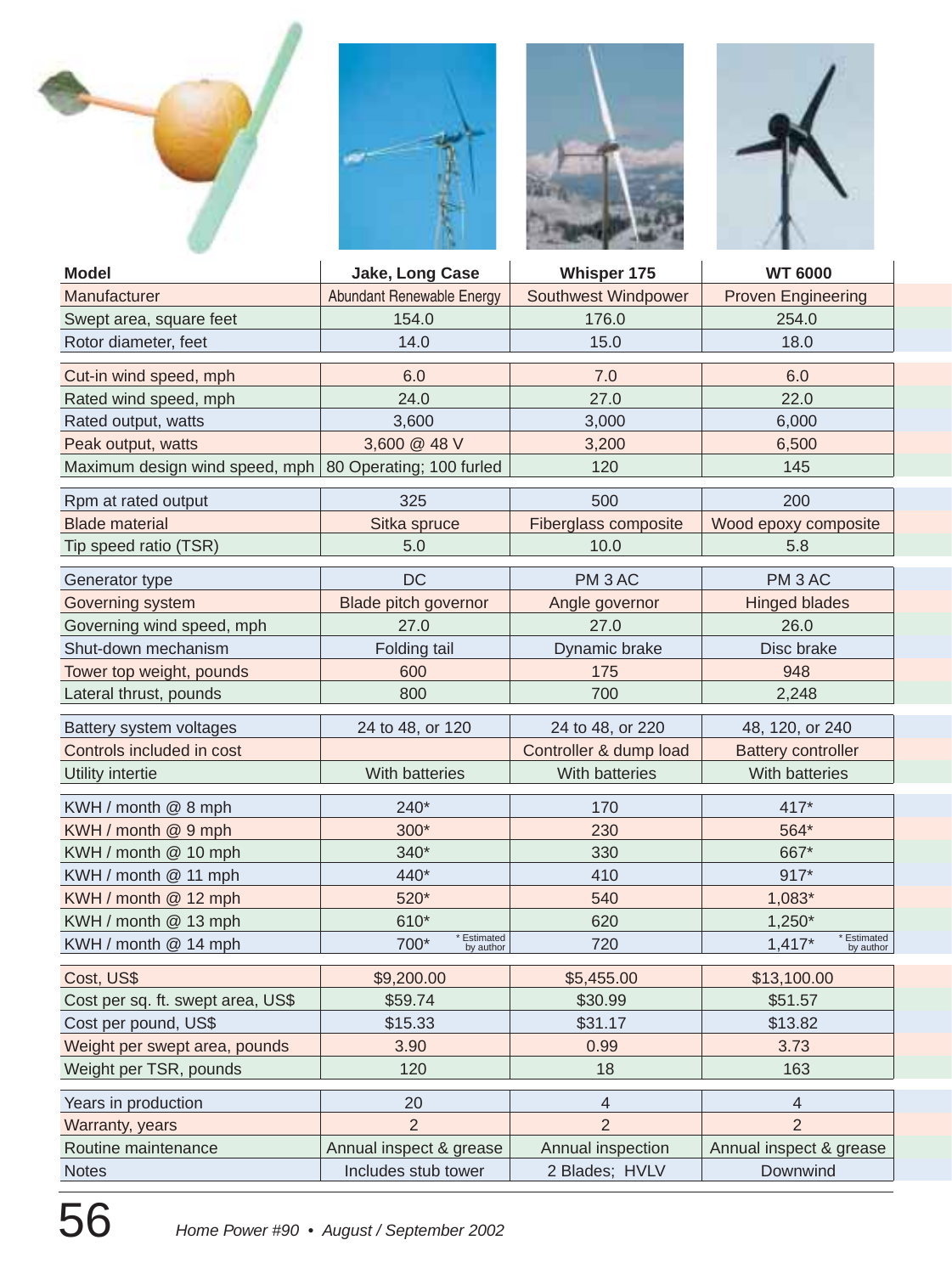





| <b>BWC Excel-R</b>          | <b>BWC Excel-S</b>          | <b>Jacobs 31-20</b>            |
|-----------------------------|-----------------------------|--------------------------------|
| <b>Bergey Windpower</b>     | <b>Bergey Windpower</b>     | <b>Wind Turbine Industries</b> |
| 346.0                       | 346.0                       | 754.0                          |
| 21.0                        | 21.0                        | 31.0                           |
| 8.0                         | 8.0                         | 8.0                            |
| 31.0                        | 31.0                        | 26.0                           |
| 7,500                       | 10,000                      | 20,000                         |
| 8,500                       | 12,000                      | 20,000                         |
| 125                         | 125                         | 120                            |
| 310                         | 310                         | 175                            |
| <b>Pultruded fiberglass</b> | <b>Pultruded fiberglass</b> | Fiberglass over foam           |
| 7.5                         | 7.5                         | 7.5                            |
| PM <sub>3</sub> AC          | PM <sub>3</sub> AC          | <b>Brushless 3 AC</b>          |
| Side facing                 | Side facing                 | <b>Blade pitch governor</b>    |
| 34.0                        | 34.0                        | 26.0                           |
| Crank-out tail              | Crank-out tail              | Disc brake                     |
| 1,020                       | 1,020                       | 2,500                          |
| 2,000                       | 2,000                       | 2,500                          |
| 24, 48, 120, or 240         | Grid-tie only               | Grid-tie only                  |
| <b>Battery controller</b>   | Utility-intertie inverter   | Utility-intertie inverter      |
| Use Excel-S instead         | Inverter included           | Inverter included              |
| 340                         | 240                         | 819                            |
| 500                         | 370                         | 1,160                          |
| 680                         | 520                         | 1,644                          |
| 880                         | 700                         | 2,142                          |
| 1,090                       | 900                         | 2,691                          |
| 1,320                       | 1,130                       | 3,274                          |
| 1,550                       | 1,370                       | 3,872                          |
| \$19,400.00                 | \$22,900.00                 | \$23,500.00                    |
| \$56.07                     | \$66.18                     | \$31.17                        |
| \$19.02                     | \$22.45                     | \$9.40                         |
| 2.95                        | 2.95                        | 3.32                           |
| 136                         | 136                         | 333                            |
| 19                          | 19                          | 20                             |
| 5                           | 5                           | $\mathbf{1}$                   |
| Inspect every 2 years       | Inspect every 2 years       | Annual oil, grease, & inspect  |
|                             |                             | Gear box                       |

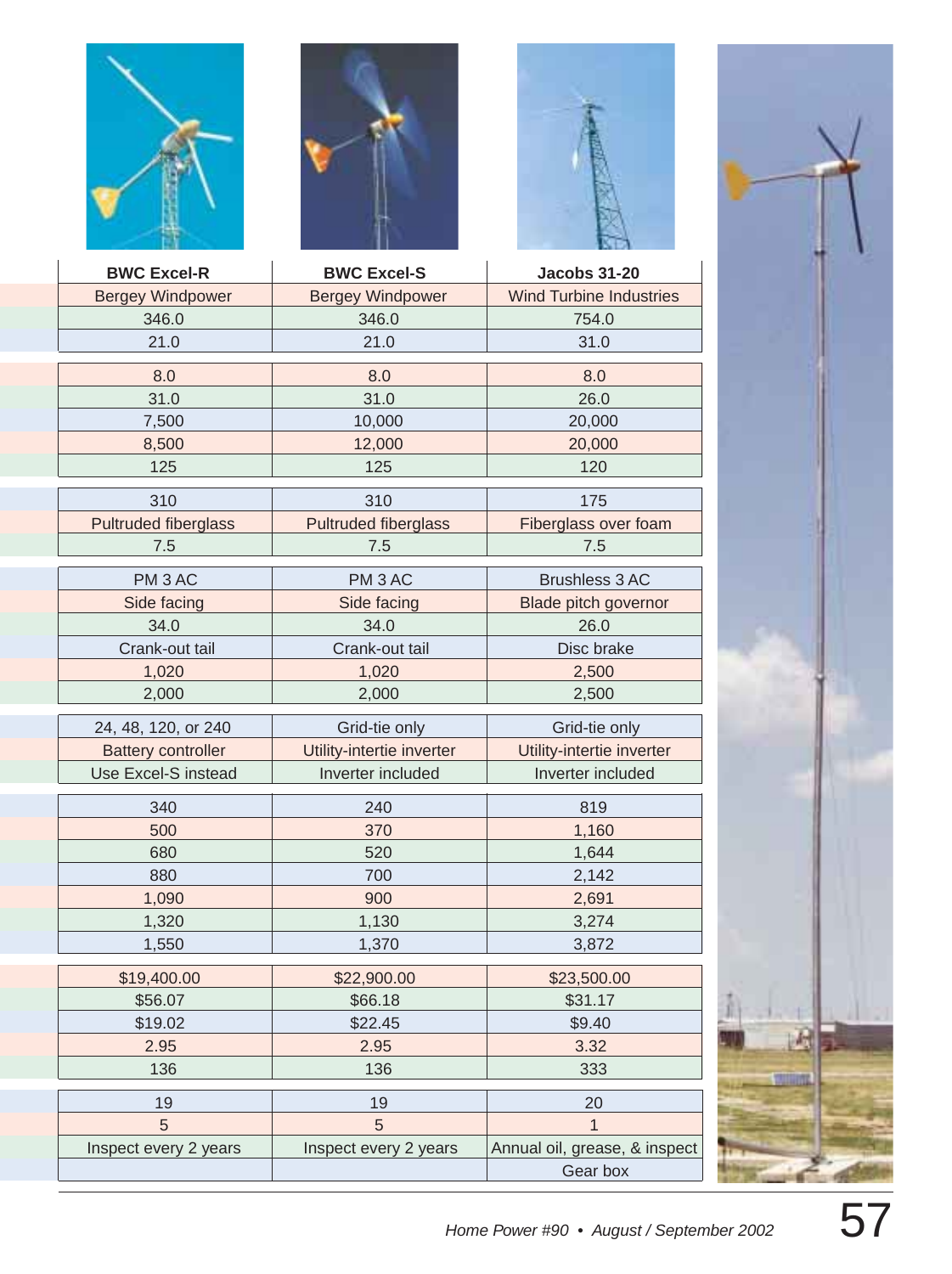#### **Rpm at Rated Output**

This is the alternator or generator rpm at which rated output occurs. Generally, the smaller the rotor, the faster the blades spin. Generator rpm will have an effect on the amount of noise that the wind generator makes. High rpm wind generators also experience more stress due to centrifugal forces, which are constantly trying to tear the machine apart.

Bearing life is also affected by rpm. Bearing life is dependent on the load on the bearings, plus the speed at which those bearings spin. Light duty, high-speed wind turbines typically have a shorter bearing life than slow-speed, heavier machines—yet another benefit of heavy duty machines.

#### **Blade Material**

Within the last eight years, a number of new materials have become available for making wind generator blades.

While more expensive for materials and labor, wood is still considered by some to be the tried and true material of choice for blades. Blades do a lot of flexing. That's what trees did as a side job for most of their lives, as they swayed in the ever-changing breezes. Without question, Sitka spruce is the primo material for wood blades. It has one of the highest strength-to-weight ratios of any material ever used by blade makers, as well as airplane and boat builders.

Wood blades need exceptional paint coatings to protect them, along with a durable leading edge tape to protect the blades from abrasion due to dust and insects in the air. Both paint and leading edges need maintenance. If the paint cracks or the leading edge tape tears away, resulting in wood exposed to the elements, the wood will quickly erode. Moisture entering these areas will cause an unbalanced rotor, stressing the wind generator over time. Wooden blades must be inspected annually, with repairs made as soon as damage is discovered.

Since good wood is ever more difficult to secure, as well as labor intensive to convert into quality blades, most manufacturers have moved away from wood and towards synthetic materials for their blades. A number of synthetics are currently in use.

One good replacement for wood blades is fiberglass over a foam core. The foam gives body to the blade, while the fiberglass covering laid up over the foam results in an extremely durable, smooth blade surface. The leading edge of fiberglass blades is also covered with an abrasion resistant tape to protect it from erosion. This tape needs periodic replacement.

A variation on fiberglass blades is to use a carbon fiber composite for an even tougher blade surface. Yet another variation on fiberglass is to use the material, not on the outside of the blade, but throughout the entire blade. One technique, known as pultrusion, is used by Bergey.

Pultruded fiberglass blades are made in a process that resembles making spaghetti. Spaghetti dough is squeezed through a hole in a die, and then cut to length. Pultruded blades are made by pulling fiberglass through a die along with fiberglass cloth, to make the form of the airfoil. Lengths are cut, the blade butts are fabricated and added to the blades, and, voila—you have Bergey blades.

Plastics are also being used for blades. Southwest Windpower uses injection molded plastic for the blades on their Whisper H40 and H80. Proven Engineering uses a hollow polypropylene blade, another form of plastic. One potential advantage of plastic blades is that they should be relatively inexpensive to replace when that time comes. They're also tough and impervious to water.

Blade color is not included in the table, but should be mentioned. Most blades are white, while a few are colored (blue or gray, for example) to blend in with the sky. Plastic and carbon-fiberglass blades are black. When I first encountered black blades, I thought they would look horrendous on the landscape. Interestingly, a black rotor almost disappears in the sky when spinning.

#### **Tip Speed Ratio (TSR)**

The performance of a blade's airfoil (shape) is a function of the ratio of the speed of the tip of a blade to the wind speed. A low-speed blade will have a TSR of 5 or 6 to 1, while a high-speed blade with a TSR of 10 or 11 to 1 will be a less efficient performer.

So why use a high TSR airfoil? Faster spinning blades allow a manufacturer to build a smaller generator (therefore, lighter weight) to get a certain output. However, the faster the blades spin, the more noise they make, especially when governing. A much more detailed discussion of airfoils and tip speed ratio can be found in the A&O '02 Appendix on HP's Web site.

"Number of blades" has not been included in this version of A&O, since all of the models listed have three blades except for one, the Whisper 175. While a number of manufacturers have offered two-bladed wind generators in the past, most no longer do. Three-bladed wind generators avoid yaw chatter, which happens when a two-bladed machine yaws. "Yaw" is a term that refers to a wind generator pivoting on its bearings around the tower top to follow the continually changing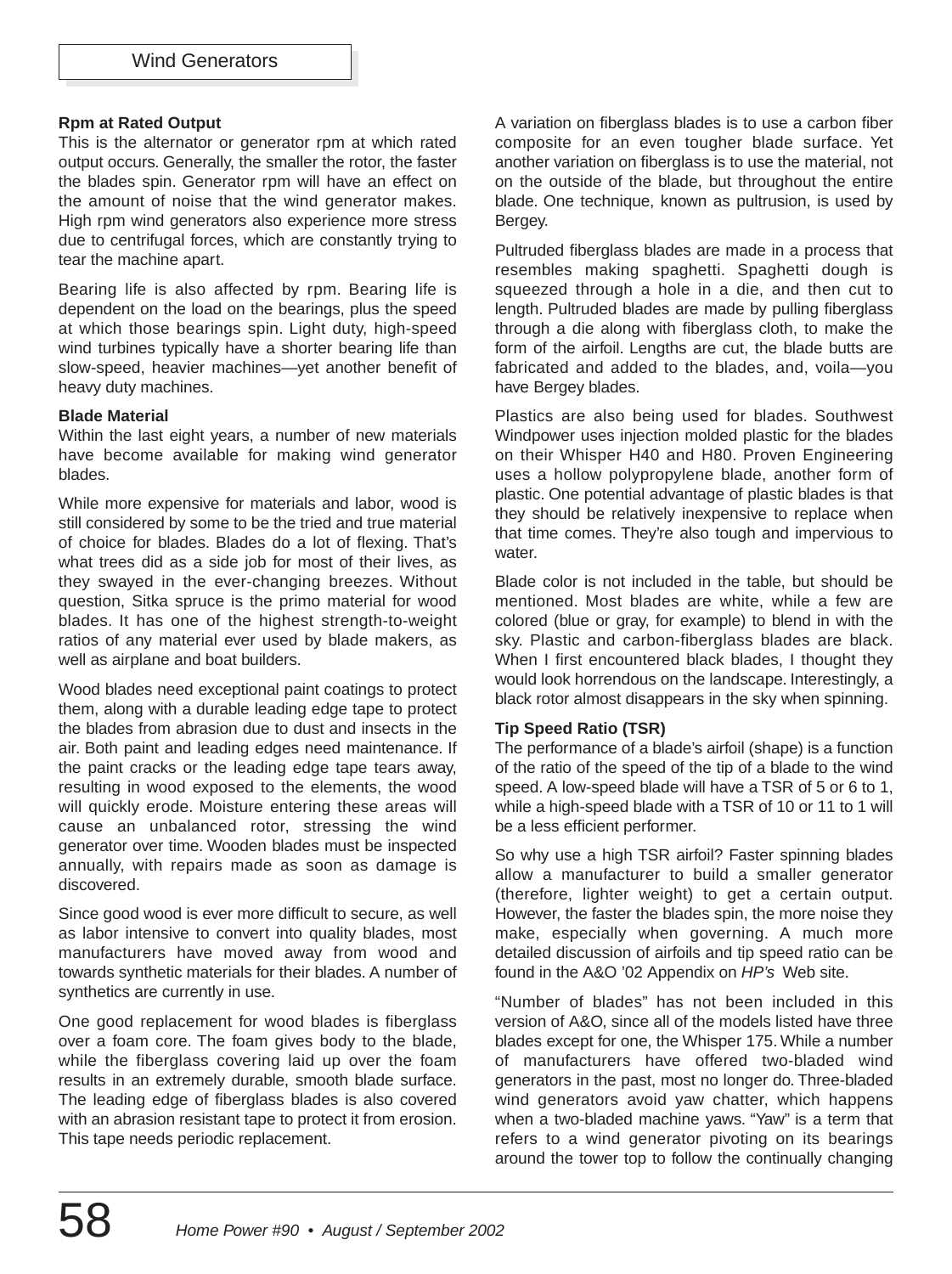direction of the wind. See the A&O '02 Appendix on HP's Web site for further discussion of this issue.

So, what about the only two-bladed machine on the market, the Whisper 175? In the "Whisper 175 Redesign Status Report" dated February 14, 2002, Southwest Windpower announced that they are redesigning the blade plate for the 175. The blade plate they are considering will be made of heat treated spring steel, like the springs in a car. In theory, the spring plate will flex to absorb some of the yawing vibration to try to mitigate the yawing chatter on the two-bladed Whisper 175.

Regardless of the number of blades on the wind generator, proper blade balancing is critical for a smooth running machine. Severe chattering or a poorly balanced rotor may result in the failure of the wind generator or, in extreme cases, the tower. Look for an unbalanced rotor to show up as tail wagging.

All of the wind generators listed are upwind generators, with the exception of the Proven wind turbines. Upwind generators use a tail to orient the turbine into the wind. Downwind machines have no tails. With a downwind turbine, the wind blowing on the rotor literally pushes it away from the tower, thereby keeping the blades oriented into the wind. While some are biased towards either an upwind or downwind configuration, I think either style works just fine.

#### **Generator Type**

Three types of electrical generators are used in windelectric systems: permanent magnet (PM) alternators, DC generators, and brushless alternators. All three do a fine job of generating electricity.

In general, PM alternators are lighter weight, less complicated, and less expensive to manufacture than either DC generators or brushless alternators. These latter two require more copper and labor to manufacture, but they match the power curve of the rotor more closely.

A more detailed analysis of the pros and cons, plus the various design parameters of the alternators and generators used in wind-electric systems, can be found in the A&O '02 Appendix on HP's Web site.

All of the wind generators listed are direct drive units with the exception of the Jacobs 31-20, which uses a 6 to 1 gear box in the design. Direct drive means that the blades directly drive the generator, with no gears. The advantage of gear drive machines is that they can deliver kilowatt-hours at a lower cost than direct drive machines. It's cheaper to add a gearbox than to custom design a large, slow-speed generator. The downside is that gearboxes add lots of moving parts, which translates to more wear and tear, and more maintenance.

#### **Governing System**

Governing is necessary for two reasons. The governor protects the generator itself from overproducing and burning out, and it protects the entire system from flying apart in high winds. The governing devices used on all of these wind generators fall into two general categories—those that reduce the area of the rotor facing the wind, and those that change the blade pitch.

Changing the swept area of the rotor is accomplished by tilting the rotor up and out of the wind, side facing the rotor out of the wind by moving it around the tower (Bergey and AWP), or by a combination of the two (Whisper). In all cases, the fixed-pitch rotor is offset either above or to the side of a pivot point. Wind pressure on the offset rotor causes the rotor to pivot out of the wind.

These governing mechanisms are almost a foolproof method of controlling rotor speed. However, they do come at a cost. Once the rotor governs by tilting up or side facing, it often produces very little because it is no longer oriented to the wind. One exception to this is the AWP, which maintains its power curve in the governed position.

Blade-activated governors (all of the Jacobs) work by pitching the blades out of their ideal alignment to the wind. Because these governors operate due to centrifugal forces, the greater the rotor speed, the greater the degree of pitch on the blades. Having more moving parts than either the tilt-up or side-facing mechanisms, they are more complicated governing devices. More moving parts means more parts to maintain or replace sometime in the life of the turbine. However, they offer much better power output in high winds compared to governors that reduce swept area.

Finally, the Proven turbines also govern by pitching the blades, but not only due to centrifugal forces as with the Jacobs. In addition to springs, the Proven blades have a hinge built into the blade butts. In origami fashion, the blades fold and twist in high winds, changing the ideal blade pitch, stalling the blades, and thereby reducing rotor speed. In very high winds, the blades also cone back and away from the tower, cleverly resulting in a reduced swept area.

#### **Governing Wind Speed**

The wind velocity at which the governing mechanism is fully operational occurs somewhere between the wind generator's rated power output and its maximum power output.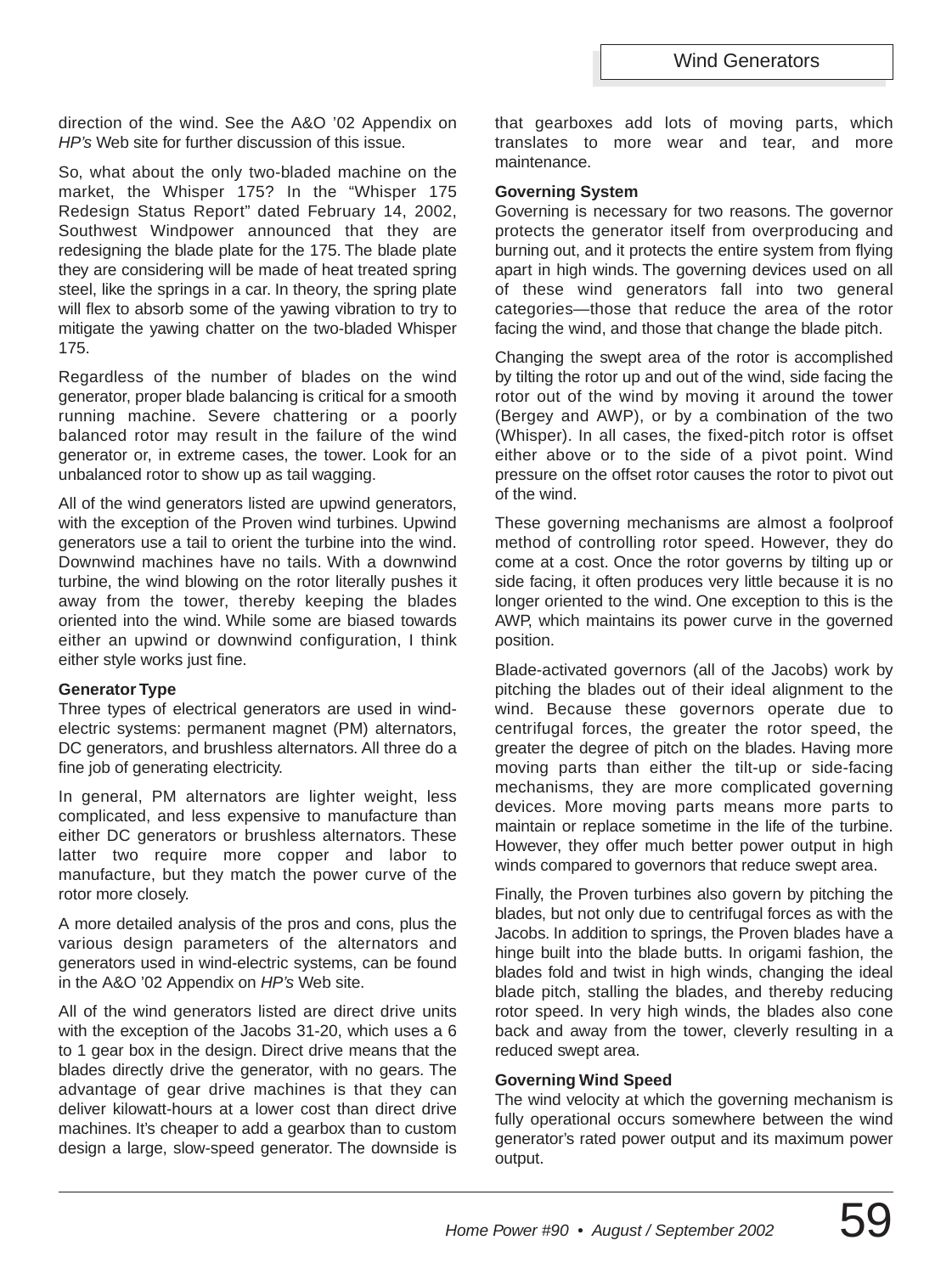# **Wind Generator Noise**

Questions often arise about how much noise a particular wind generator makes. For the most part, a well-designed wind generator is relatively quiet. By the time the wind generator is cranking enough to cause some noise, trees are rustling and buildings are rattling as well. But sometimes the wind genny rustles and rattles, too. What can you reasonably expect?

First of all, wind generators are not PVs. PVs just lie on the roof and smile at the sky all day (what a job!). Wind generators are up there hustling in the wind, making lots of motion. Motion is often accompanied by sound emissions, or what some consider noise. From my perspective, wind generators should be seen and not heard.

Two design parameters influence the amount of noise a wind generator makes. The first is tip speed ratio (TSR). Regardless of how they were designed, field observations from numerous owners say that high TSR rotors are noisy. Low TSR rotors, on the other hand, are generally quiet.

Governing also affects the amount of noise a turbine makes, especially when combined with high rotor speed. A high-speed rotor that changes its plane of rotation by side facing or tilting up can create quite a bit of noise. In contrast to side-facing and tilt-back governors, pitching the blades to govern rotor speed is very quiet.

Some permanent magnet (PM) wind turbines seem to reach a breakaway speed, a point where the rpm of the rotor really takes off. This is due to insufficient flux of the permanent magnets relative to the power available at the blades. Once the breakaway speed has been reached and rpm picks up, the rotor can get very noisy, especially when governing. Interestingly, this is not a problem with either the Proven wind turbines, or the AWP wind genny, all of which use PM alternators. The reason? They both use very low-speed alternators and low TSR blades.

So, how quiet are wind generators? The sound can be virtually imperceptible from the surrounding environmental, or ambient, noise. Two turbines fall into this category, the remanufactured Jakes and the AWP. Most people don't even know they are running without looking at them to see if the blades are spinning. Two other turbines operate close to ambient noise level. These are the Jacobs 31-20 and all of the Proven wind turbines.

The two things that all of these quieter turbines have in common is bladepitch governors (except the AWP) and low operational rpm. While the AWP side faces, it has a very slow-speed rotor. As a result, the AWP is virtually silent when governing.

What about all the rest of the turbines? Bergey has redesigned the blades on their 10 KW Excels, in part to reduce noise. Field reports point to their success in this endeavor. Owners of other turbines listed here have mixed responses about turbine noise. Some report a given model as quiet, while others have less positive things to say about the same genny's noise.

If noise, or rather lack of noise, is as important to you as it is to me, I'd highly recommend that you experience the turbine you plan to buy in operation. Find one, and visit it when a front is approaching, or a thunderstorm is due to arrive. Listen to the turbine when it's running close to governing wind speed, and when it governs. If the noise is acceptable, buy the machine. If not, keep looking and listening.

#### **Shut-down Mechanism**

The shut-down mechanism is one of the most important considerations when buying a wind turbine. Stopping the rotor and shutting down the generator is desirable for maintenance or repairs, or whenever else you do not want the rotor to be turning, such as in a storm or when you are away for a period of time not an unreasonable thing to want.

Shut-down mechanisms fall into two categories, mechanical and electrical. A review of shut-down mechanisms, their failure modes, and the turbines they are on is very revealing in that very few turbines have reliable shut-down mechanisms.

One mechanical shut-down method is to fold the tail so that it is parallel to the blades. All of these systems, except the Proven turbines, have tails. If the tail is parallel to the rotor, the rotor is out of the wind, and it will slow down or stop. Folding the tail involves either cranking or uncranking a cable that will furl or unfurl the tail, depending on the system. The cable winch is at the base of the tower, meaning you must go out to the tower to accomplish the shutdown, which some might consider a drag—like at 3 AM during a thunderstorm.

The Bergey Excel uses a winch and cable to crank the tail out of the wind. Unfortunately, the failure mode, (for example, if the cable breaks), is that the tail goes back into the wind. With the tail back into the wind, the rotor is back in business. By contrast, the remanufactured Jakes use a winch and cable to crank the tail into the wind. The failure mode if the cable breaks is that the tail furls, protecting the machine by taking the rotor out of the wind. Nice! In fact, this the only shut-down mechanism that is foolproof.

Wind Turbine Industries and Proven use a mechanical disc brake that slows the rotor to a stop on their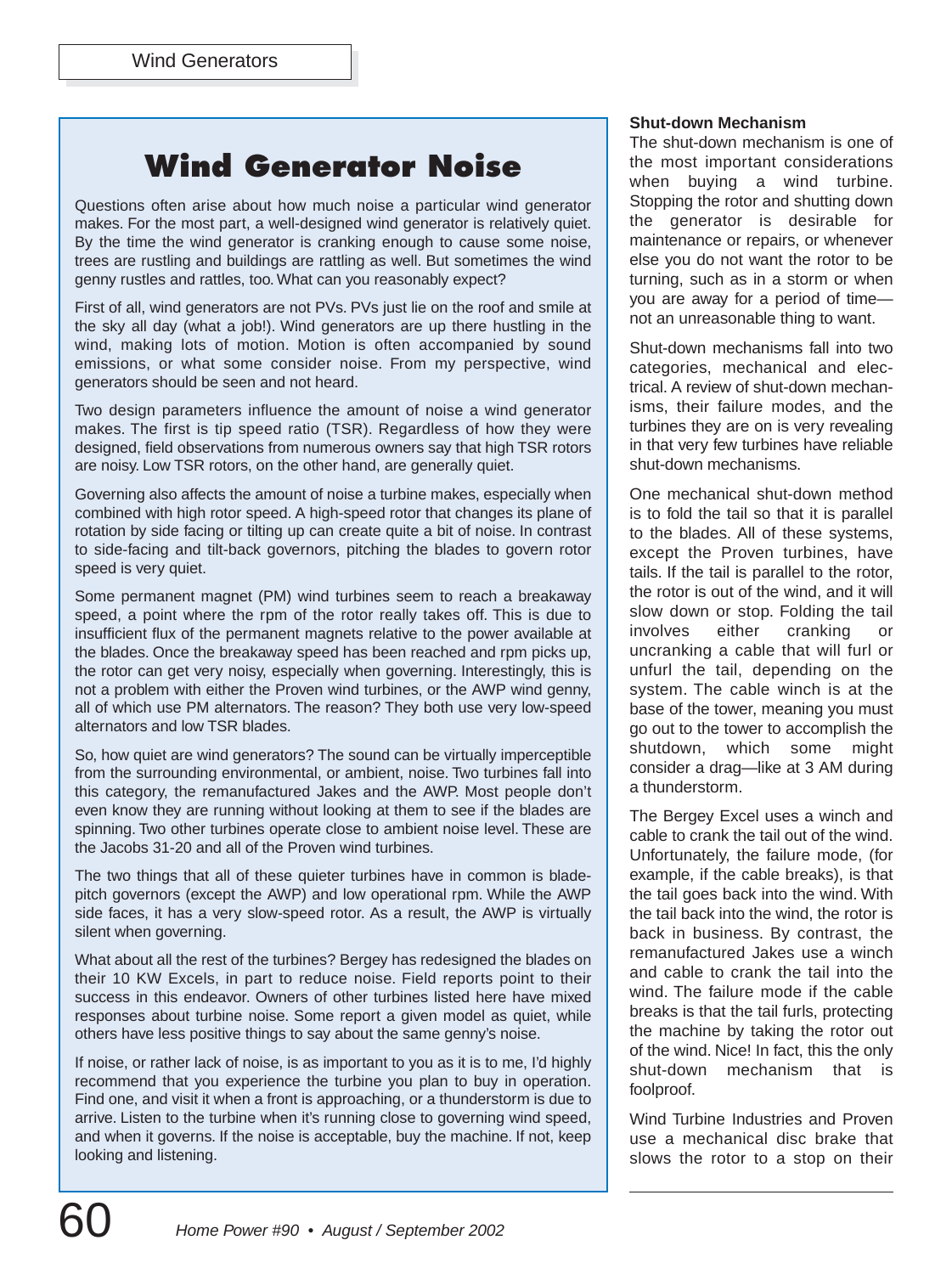wind turbines. A winch cranks a cable, which engages the brake. In high winds, it can be tough to get the Jacobs 31-20 rotor to stop with the disc brake. Unfortunately, with both the Jacobs 31-20 and Proven, the failure mode (due to a broken cable, for example) is no brake, and the rotor takes off.

The wind generators with mechanical shut-down systems are the remanufactured Jakes, the Jacobs 31- 20, the Proven 2500 and 6000, and the 7.5 and 10 KW Bergey Excels. None of the other wind generators listed have mechanical shut-down mechanisms.

Dynamic braking is an electrical brake unique to permanent magnet alternators. If you short out the three phases of a permanent magnet alternator, it is supposed to overpower the ability of the rotor to spin the alternator, and the rotor will come to a stop. This can be done from the comfort of your home by flipping a switch on the control box.

Dynamic braking works in theory, but may or may not work when you most need it, during a thunderstorm with strong winds, for example. Strong winds have been known to overpower a wind generator's dynamically braked rotor. If not caught, this is potentially catastrophic, since all of the wind generator's output must be absorbed by the tower wiring and alternator windings. In fact, all of the small turbines listed with dynamic brakes have failed in 40+ mph (18 m/s) winds while being tested on my or other towers. Some wind turbine owners report dynamic brakes not holding, or not able to stop the blades in wind speeds as low as 20 mph (9 m/s).

#### **Tower Top Weight**

This covers everything that goes on top of the tower generator, governor, rotor, tail, and yaw assembly. You'll notice that there is wide variation in tower top weights. Based on experience, I side with the school of heavy metal, those manufacturers that have proven that the longevity of equipment life is directly related to the beefiness of components.

From my 22 years of experience rebuilding wind generators, I've come to realize that heavy duty, slowspeed wind generators last longer than their lightweight, high-speed cousins. Many people opt for the lighter duty wind turbines because they are invariably cheaper. They generally buy a heavy duty machine the second time around.

Unfortunately, the trend in recent years has been to make everything as cheaply as possible. Performance and reliability of the machine, while important, were overshadowed by initial cost. Why? You, dear consumer. Weight is reflected in cost. So the goal became lightweight, high-speed wind gennys. As failures accrue in the field, some manufacturers are moving back to heavy metal. I welcome that.

#### **Lateral Thrust at the Tower Top**

This figure is important for determining tower design specifications and choices. Lateral thrust, a critical horizontal force vector, is a function of swept area of the rotor, the resistance the tower presents to the wind, and wind speed. The greater the lateral thrust, the stronger (and therefore, more expensive) the tower must be, and the larger the concrete footings and guy wires must be.

#### **Battery System Voltages**

Available voltages for the battery systems are listed. Remember that line loss is a significant consideration for low voltage systems. Wind generators are rarely sited next to the battery bank. Line loss due to wire run (including the height of the tower) pushes people to choose higher voltages.

#### **Controls Included**

Controller, rectifier, brake, and dump load may be standard equipment that is included with the wind generator for interfacing with a battery charging system. Or, if not listed, they may be options available at an additional cost.

#### **Utility Intertie**

Currently, only the Bergey Excel-S and Jacobs 31-20 can be directly connected to the utility grid with a synchronous inverter, which is supplied by the manufacturer. Any and all of the other turbines can also be grid tied by using a battery bank in conjunction with a utility-intertie inverter, such as the Advanced Energy's MM series, Trace SW series, and Vanner RE series inverters. Conversion efficiency with these systems varies. Seek opinions from experienced RE dealers so that your expectations are realistic.

At least three of the manufacturers are working with inverter manufacturers to develop batteryless grid-tied inverters. Watch for developments. For example, the Proven WT 2500 and WT 6000 are operating in Europe as grid-tied machines with SMA's WindyBoy inverters. While it is possible to use these inverters in the U.S., I do not know of any batteryless, utility-tied Provens operating here.

Some turbines can also be used for unusual end uses not normally thought of. Direct-coupled water pumping and resistive heating are examples of this. If you have a particular need other than battery charging or a grid-tied application, contact the manufacturers or their distributors.

**KWH per Month at Wind Speeds of 8 to 14 Mph** These calculations are included so that you have some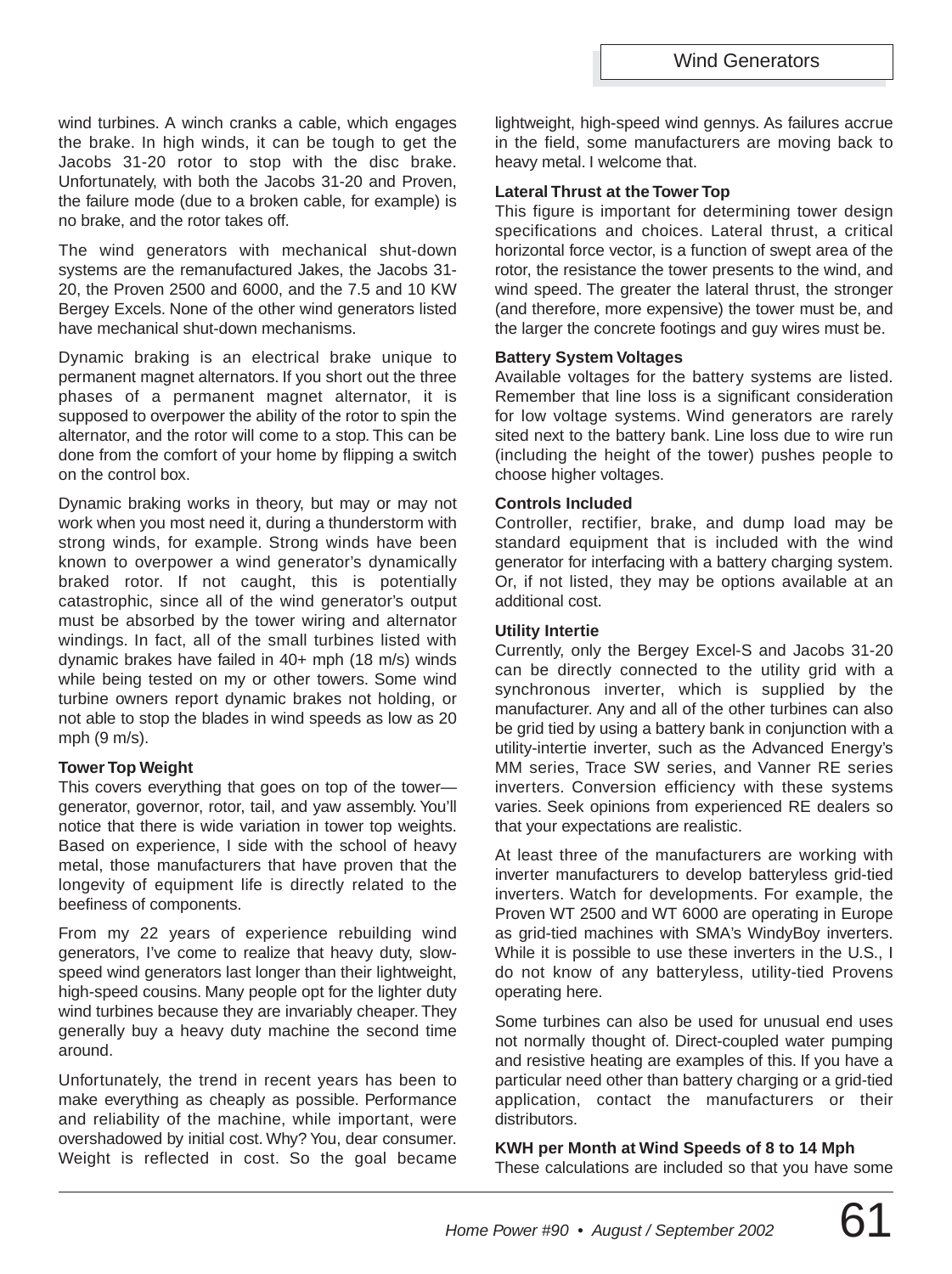idea of what a wind-electric system will produce at your site's average wind speed. This is how you should size your wind-electric system. You will need to do some homework before these numbers are meaningful to you.

To use this part of the table, you must know the wind speed at your site, based on locally available data. From there, you will need to extrapolate that wind speed to determine the wind speed at your proposed tower height. The procedure for determining your tower top wind speed is laid out in "Site Analysis for Wind Generators," parts 1 and 2, in HP40 and HP41, available on the Home Power Web site.

If, for example, you are using 600 KWH per month, check the table to find the turbines that will do the job for you. If you want a wind/PV hybrid system, use your area's average winter wind speeds. For a grid-tied net metered system, the annual average wind speed will do.

For comparisons, a very efficient home or small cabin uses 75 to 200 kilowatt-hours (KWH) per month. The average home (whatever that is) in the U.S. uses 900 KWH per month. An all-electric home consumes from 1,500 to 2,500 KWH per month, as might a small business or farm. The output estimates of the various wind generators are mostly the manufacturers' numbers, not mine. Be aware that your mileage may vary, sometimes considerably. Unfortunately, KWH per month outputs are not independently tested.

Also note that the only true outputs are those listed for the utility-tied applications, the Bergey Excel-S and Jacobs 31-20. Efficiency losses due to the grid-tied inverter are built into these numbers, so the values listed are what you will see at your kilowatt-hour meter. All of the rest of the KWH per month numbers represent DC bus bar values—energy delivered to the battery bank by the wind turbine.You will still need to derate the outputs to 75 to 80 percent to reflect battery efficiency and inverter losses, just as you do with a PV system.

#### **Cost**

Note that these costs are only for the wind generator and controller or utility-tied inverter. Check under "Controls included" to determine what controllers or utility-intertie inverters are included in that price.

While this may seem obvious, it never ceases to amaze me that people don't realize that a wind-electric system's installation costs also include such miscellaneous items as shipping for the wind turbine, a tower (of all things) and its shipping charges, maybe batteries and inverter, wiring and electrical components, backhoe and crane costs for larger turbines, concrete and rebar for some towers, sales tax, and labor and travel expenses if the job is farmed out to an installer.

Actually, depending on the system you install, the wind turbine cost represents only 12 to 48 percent of the total installed cost of the wind-electric system. In PV systems, the PV panels represent the major portion of the cost of the generating part of the system. Wind generators are mounted on towers to access their fuel, the wind. While a 120 foot freestanding tower is only about half the cost of a Jacobs 31-20 wind generator, an 80 foot tilt-up tower can cost upwards of five times the price of a Whisper H40!

#### **Cost per Square Foot of Swept Area**

Remember that the rotor is effectively the collector for a wind generator. Double the collector size and you will likely double the output. It's actually not quite this simple, since we also have differences such as airfoil efficiencies, alternator efficiencies, tower height, and a myriad of other factors that impact the output of a wind generator. But still, as author Paul Gipe states, "Nothing says more about the output of a wind generator than its swept area. Nothing!"

Unfortunately, like dollars per rated watt, dollars per swept area still rewards lightweight turbines, since it doesn't say anything about the quality of the swept area or longevity of the machine. In my experience, quality and longevity cost more, not less.

#### **Cost per Pound**

In my bias towards heavy metal, the "beasties" look really good on a dollars per pound basis when compared to the high-speed, lightweight turbines. But perhaps this measure says more about the weight of the machine and less about the cost. Robert Preus of Abundant Renewable Energy points out, "Just throwing weight at a machine doesn't necessarily make it more robust. However, there does seem to be a close correlation."

#### **Weight per Swept Area**

This provides an indication of machine robustness, which usually translates into longevity. Notice the range in this relationship, from less than 1 pound per square foot (5 kg per  $m<sup>2</sup>$ ) to more than 4 pounds per square foot (20 kg per  $m^2$ ). I consider any machine with more than a 2:1 ratio as a heavyweight. I'd categorize machines between 1:1 and 2:1 as medium weight, and anything under a 1:1 ratio as a lightweight. Substitute "heavy duty" for "heavyweight," and you will understand my bias.

#### **Weight per Tip Speed Ratio (TSR)**

For a really dramatic comparison, compare weight and rotor speed in the machines listed here. As weight increases, rotor speed and, therefore, TSR decreases. In other words, there is an inverse relationship between TSR and weight. The lightweight, high-speed machines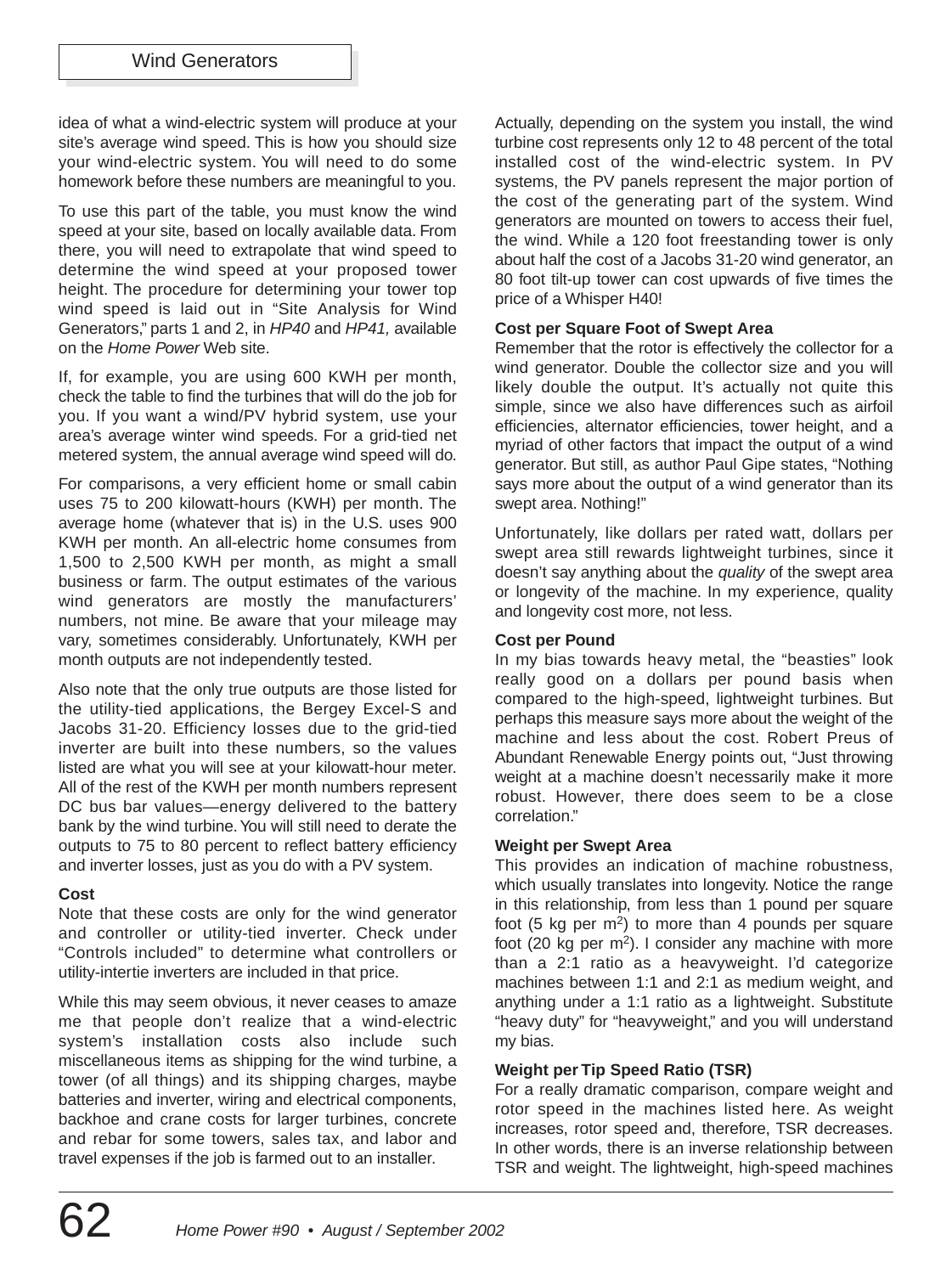# **Rethinking Cost Comparison**

Cost per rated watt has been included in past versions of A&O, but is not included here. Why, you ask? It makes such an easy comparison, you argue.

First of all, there are just too many other expenses involved with installing a quality wind-electric system to just compare one wind generator with another by such a simplistic number as dollars per rated watt. Tower, installation, wire run, and other costs are a significant percentage of the generating system cost. To quote Mike Klemen again, "Dollars per rated watt can be a very misleading way to buy a wind turbine."

PV panels are typically sold by dollars per rated watt. That makes sense, since PV panels all are rated at an industry standard. They are tested at 1,000 watts per square meter at 25°C (77°F). Since one panel is easily comparable to another, based on a set of controlled specifications, it makes sense to compare the cost of one panel to another on a dollars per rated watt basis. However, wind generators don't share any similar specifications, nor are the outputs tested against each other at a standard wind speed.

For example, let's assume we have the two wind generators mentioned previously, Lots-o-Watts, which costs US\$1,000, and Mighty-Watts, which costs US\$500. Let's also assume that both wind generators are rated at 1,000 watts. Since both turbines have the same rated output, it might appear easy to just divide the cost of the two by their power output to arrive at dollars per rated watt. Right? So, on the surface, Mighty-Watts appears to be the better deal because it only costs US\$0.50 per watt compared to the US\$1 per watt Lots-o-Watts machine. It's only half the price, you say.

Not so fast. Remember that the Lots-o-Watts manufacturer has rated the wattage of their turbine at a wind speed of 16 mph, while Mighty-Watts rates theirs at 32 mph. What's this mean?

Remember the power equation,  $P=1/2$  d x A x V<sup>3</sup>. And remember that we can really simplify the relationship by stating that  $P-V^3$ , that is, power is directly proportional to the cube of the wind speed. When we apply this to our wind generator comparison, we find some startling results.

The Lots-o-Watts 1,000 watt wind genny rated at 16 mph will reach its 1,000 watts at 16 mph. But the Mighty-Watts wind genny needs a 32 mph wind to reach its rated output. That means that the Mighty-Watts wind generator is producing only 125 watts when the Lots-o-Watts is peaking at its 1,000 watts. Now dividing dollars per rated watt doesn't look so good, does it? That's why it's not included here.

#### **No Single Measure**

So, if not dollars per rated watt, how do we compare one turbine against another? We can consider some other comparisons, like cost per swept area, cost per pound, weight per swept area, or weight per tip speed ratio, and gain some more meaningful information.

None of these measures is very good by itself. But they all contribute to the big picture. Looking for one perfect measure to compare wind generator cost may be a fool's quest. If we could have one, it would look something like "dollars per KWH per month at X wind speed for X years." But that's a different article.

have low numbers, while the lowspeed, heavyweights end up with high numbers. The beasties with high numbers really stand out, don't they?

## **Years in Production**

The length of time each wind generator model has been in production varies considerably. Note that some of these machines have been through numerous changes over their production life, while others have seen relatively few changes.

# **Warranty**

All the manufacturers warrant their products for parts and labor (that is, in-house repairs at their facility) against defects in materials or workmanship. This means that you must return the defective part, or the entire wind generator, to the factory for evaluation and repair or replacement, at the discretion of the factory. Standard practice is that you will pay shipping both ways, just as with any other consumer good.

Warranties do not cover improper installation, neglect, use of unauthorized components, abuse, or acts of god. (This is why you have homeowners' insurance.) The manufacturer's liability is for the defective part only, and does not include incidental or consequential damages.

## **Routine Maintenance**

What needs to be done to the wind generator to keep it in prime operating condition for a long life? Some manufacturers recommend only a visual inspection as their annual maintenance. Several suggest that after you install one of their units, all you need to do is go out to the base of the tower once a year and look up to see if it's still running. That's it for another year! I'm a little more realistic and conservative than that.

The life of a wind generator is directly related to the owner's involvement with the system and its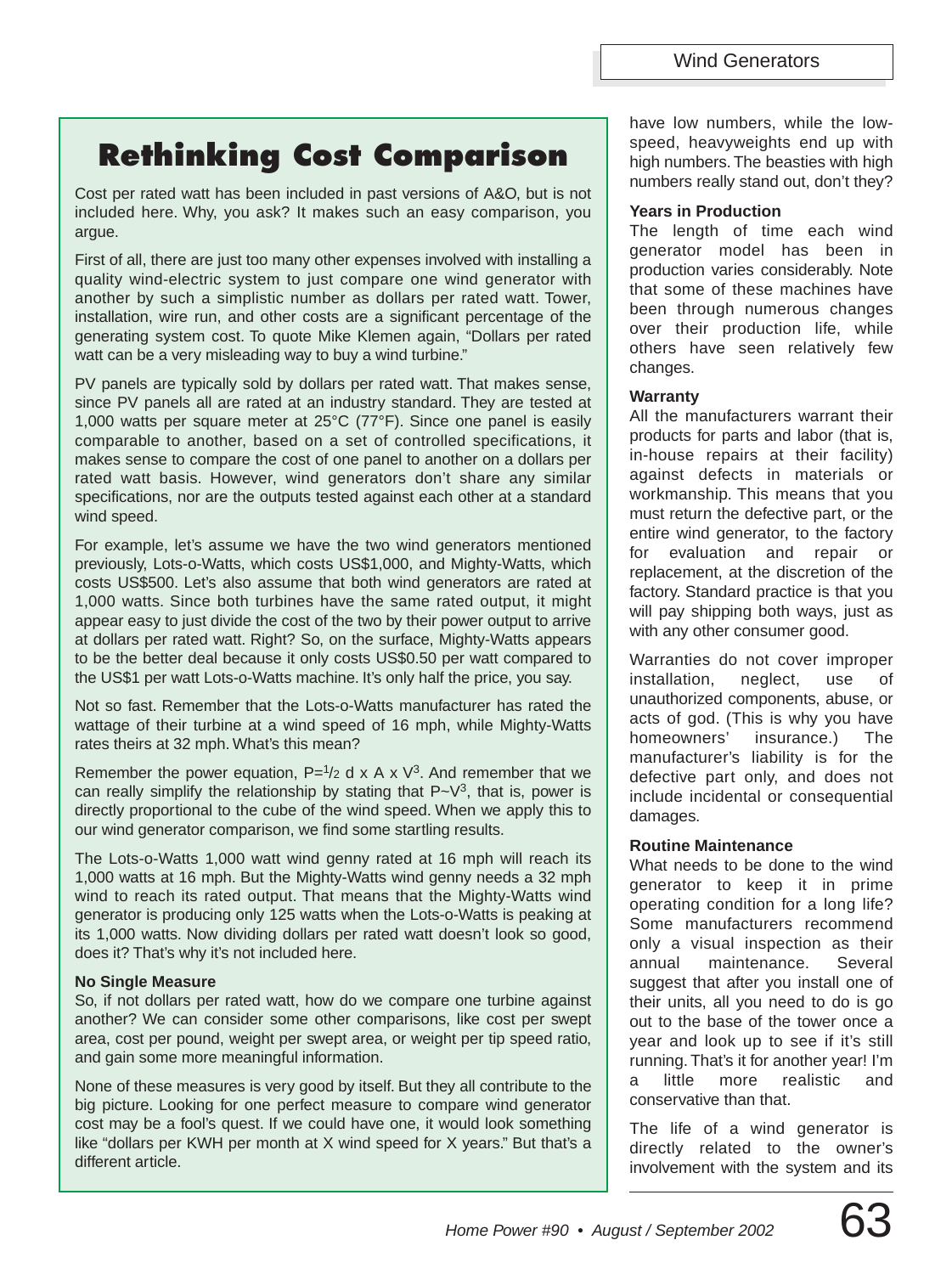maintenance. If you don't at least periodically inspect your wind generator, you may be picking it up off the ground someday!

What do routine maintenance and annual inspections entail? It doesn't mean that you will never have to replace parts or do some major repairs. Some blades will need repainting and new tape on the leading edge eventually. Bearings wear out and need replacing. Highspeed, lightweight machines will need bearings more frequently than the beasties. Some systems, as noted, need annual greasing or oil changes.

In addition, there's what I call "common sense maintenance." Bolts might loosen and need tightening. Adjustments might be needed here or there. It is unrealistic to expect something as complex as a wind generator, operating continuously in a harsh environment, to work flawlessly with no maintenance. If that's your expectation, don't buy a wind generator!

Most of the catastrophic failures that I have seen over the years with various systems were due to something as seemingly inconsequential as a bolt loosening and not being attended to. The prudent wind generator owner should thoroughly inspect the complete system once a year at a minimum. Pick a nice fall day before winter hits or a warm spring day before thunderstorm season. As they say, prevention is the best cure! Preventive maintenance becomes more important to you, the owner, as your investment in the system increases.

The designs for today's wind generators have been around for a long time. For example, the side-facing governing mechanism used by Bergey and Wind Turbine Industries was patented in 1898 and originally used on waterpumpers. The tilt-up style of governing was patented in 1931. And the blade-activated governor used on the old as well as the new Jacobs was patented in 1949. (One new development: Proven's origami-like blade governing is a radically new idea in wind turbine design.)

Most of the great strides in reduced maintenance have come, not from new designs, but from new materials. Things like carbon reinforced fiberglass blades, aliphatic resin leading edge tapes, high-tech paints, and any number of synthetic and metal alloys have reduced wind generator maintenance considerably, while improving reliability.

Continuous upgrades by incorporating modern materials in wind-electric system components have helped greatly in the maintenance and reliability arena. The manufacturer who cuts corners by using cheap materials is courting trouble with customers. And homeowners with wind-electric systems that are never inspected and maintained have a time bomb on their hands.

So how long do these things last? That's hard to say. A decade ago, I took down an old Jacobs that had seen 60 years of nearly continuous duty. While the old Jakes were certainly overdesigned and overbuilt wind generators from an era that valued quality workmanship, there are others in that category. These are the heavyweight machines. Experience and reports from the field indicate that the heavies will last at least their 20 year design life, and then can be completely overhauled and given a new life. The lightweights? They may last half that time, or maybe only one quarter. This assumes, however, diligent maintenance.

#### **Notes**

Other than being a miscellaneous catchall, one explanation is necessary. Some of the Whisper windelectric systems and the AWP are available with a high voltage/low voltage (HVLV) option. This means that the wind generator is wound for 240 VAC, and a step-down transformer is included near the controls to step the voltage down to the 12 to 48 VDC battery voltage. Since high voltage results in low current for a given level of power through the wire run, the HVLV option means that you can site your wind-electric system up to a mile away from the battery bank, something unheard of with low voltage DC generation.

#### **Odds & Ends**

Power curves for the wind generators, while included in the past, have not been included in this version of A&O. Unless you really appreciate the value of  $V^3$  in the power equation, power curves tend to be meaningless to most consumers. Unfortunately, the only ones who could decipher them were the tech-weenies. If you need a power curve for any reason, check the manufacturer's Web site or product literature.

Home-sized wind generators are not manufactured on an assembly line like other consumer products. Instead, they are made in batches ranging from a handful to a few dozen at a time. As a customer, you need to be a little understanding about the lead time for the machine you order. In all likelihood, your wind generator will not be instantly available unless you happen to find a dealer who has the particular machine you want in stock, a rare occasion. Lead times can vary from three weeks to as long as eight weeks—or eight months.

A few customers (myself included) have had rather bad experiences with unusually long lead times, not only with new machine orders, but with parts and repairs as well. But the manufacturers are pretty good on the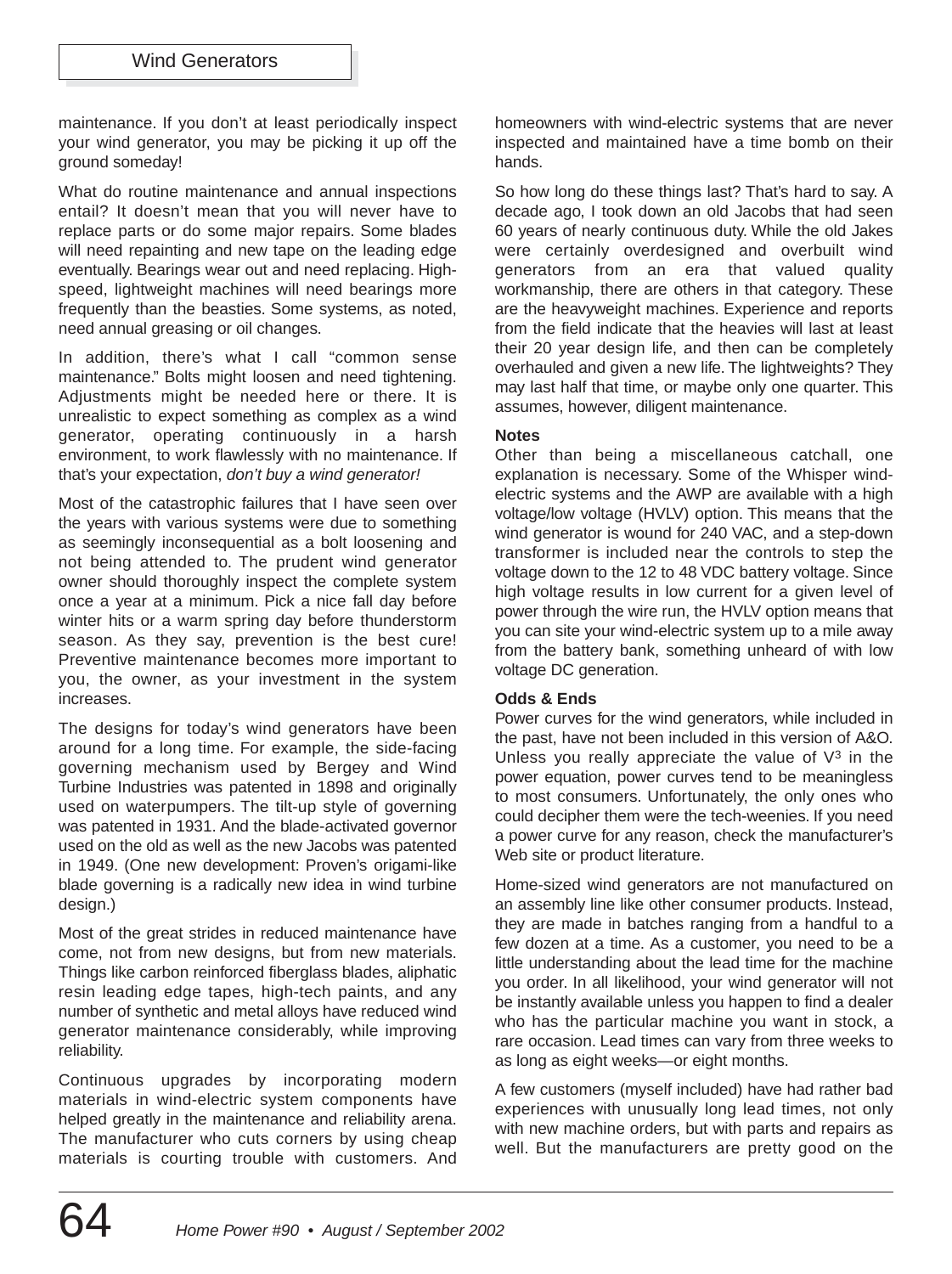whole. They really are concerned about satisfying their customers. After all, without you, they're out of business.

#### **My Choice?**

"So, Mick, what do you recommend?" is the most frequently asked question that I get. The answer—it all depends on your situation. I can honestly say that, properly specified and installed, any one of these machines will do a fine job of producing electricity for you for many years, in the right location.

Notice the qualifiers. If you install a light duty machine where the winds are severe, even for part of the year, you are asking for trouble. If you install a light duty machine on a short tower where turbulence will be an issue, you are asking for trouble. If you install a machine with lots of moving parts, knowing full well that you have no intention of climbing the tower to do maintenance and repairs, you are asking for trouble. If you never do routine maintenance on your car or house, what makes you think you'll do it on your wind generator?

All of these wind generators have their own personalities and idiosyncrasies, just like the cars we drive. And, just like the cars we drive, they come in a variety of shapes and prices. Finally, just like the cars we choose, they all will get us from point A to point B.

However, not all cars, nor all wind generators, are created equal. As the saying goes, "You get what you pay for." Quality always comes at a price. To quote longtime wind energy user and HP editor Ian Woofenden, "Remember, what you want is value. I put high value on low maintenance, long-term performance. You do not want to buy bragging rights to the highest peak output at the lowest price. Instead you want the most energy put into your battery or the grid for as many years as possible. That doesn't come cheap."

What do I fly at home? An old 1946 Jake with original bearings does its magic on an 80 foot (24 m) tower, 37 feet (11 m) from our home, backfeeding to the grid. And as soon as I'm done testing some new-to-the-market turbines, the 84 foot (26 m) tilt-up tower behind the shop will see the return of the AWP 3.6. Both are heavy metal and slow speed, and I can't hear them without seeing them—my idea of what a wind generator should be. After that, my next genny will possibly be a Proven WT 6000 or Bergey Excel-S.

With the exception of a hydro plant in a raging flood, a wind generator probably lives in the most extreme environment that nature has to offer. Where I live in northeast Wisconsin, temperatures range from 100°F (38°C) in the summer to -30°F (-34°C) in the winter. Frequent howling winds bring with them dust and insects that sandblast barns over time. The turbulence associated with thunderstorms tries to wrench my turbines off their towers all summer long. We have very high humidity in the summer, and then it's desert dry in the winter.

Winds here are commonly in the 25+ mph (11+ m/s) category, but can sometimes get fierce. At least a half dozen times a year, we get 60+ mph (27+ m/s) winds. Rain, snow, sleet, and hail...you know the rest. All of nature's forces work continuously towards entropy, reducing the wind generator to its lowest elements. It's a really tough world out there!

My preference is definitely towards the "beasties," the slow-speed, heavy metal brutes that seem to be able to take most all that nature can throw at them. These include the AWP 3.6, the remanufactured Jakes, the Provens, the Bergey Excel, and the Jacobs 31-20.

The dollars per pound and weight per TSR are the categories that I look at. I've learned over the years that the cheapest turbine or least expensive dollars per rated watt may be nice for the pocketbook, upfront, but not in the long run. In my experience, inexpensive turbines do not last long. Period. If you are looking for stopgap electricity for a few years, buy cheap.

If price is an issue, light duty machines may be an acceptable option in moderate wind locations. According to Home Power tech editor Joe Schwartz, "Swept area aside, Whispers hold up OK in most of the installs I've done in moderate wind sites. The failures I see are typically maintenance related—loose bolts."

But if you're going through the effort of installing a wind generator on a quality tower and are in wind for the long haul, buy heavy duty. Heavy duty translates into reliability, pure and simple, regardless of engineered design life, designed maximum wind speed, or the highly touted dollars-per-rated-watt comparison favored by some manufacturers.

What about the rest of the turbines? Well the jury is still out on some of them, like the Bergey XL.1. I have serial number 00001. I have only had that machine for a year, and have flown it for less than that. While the XL.1 looks like a robust machine, I'd like more data points than just my own.

Others, like the Whispers, are definitely light to medium duty wind turbines. Feedback from the field indicates that they do not do well in gusty sites, sites with a lot of turbulence, or sites that experience seasonally or consistently high winds, like more than 25 mph (11 m/s). But if you really have a medium duty wind site, you may get by with a medium duty wind turbine.